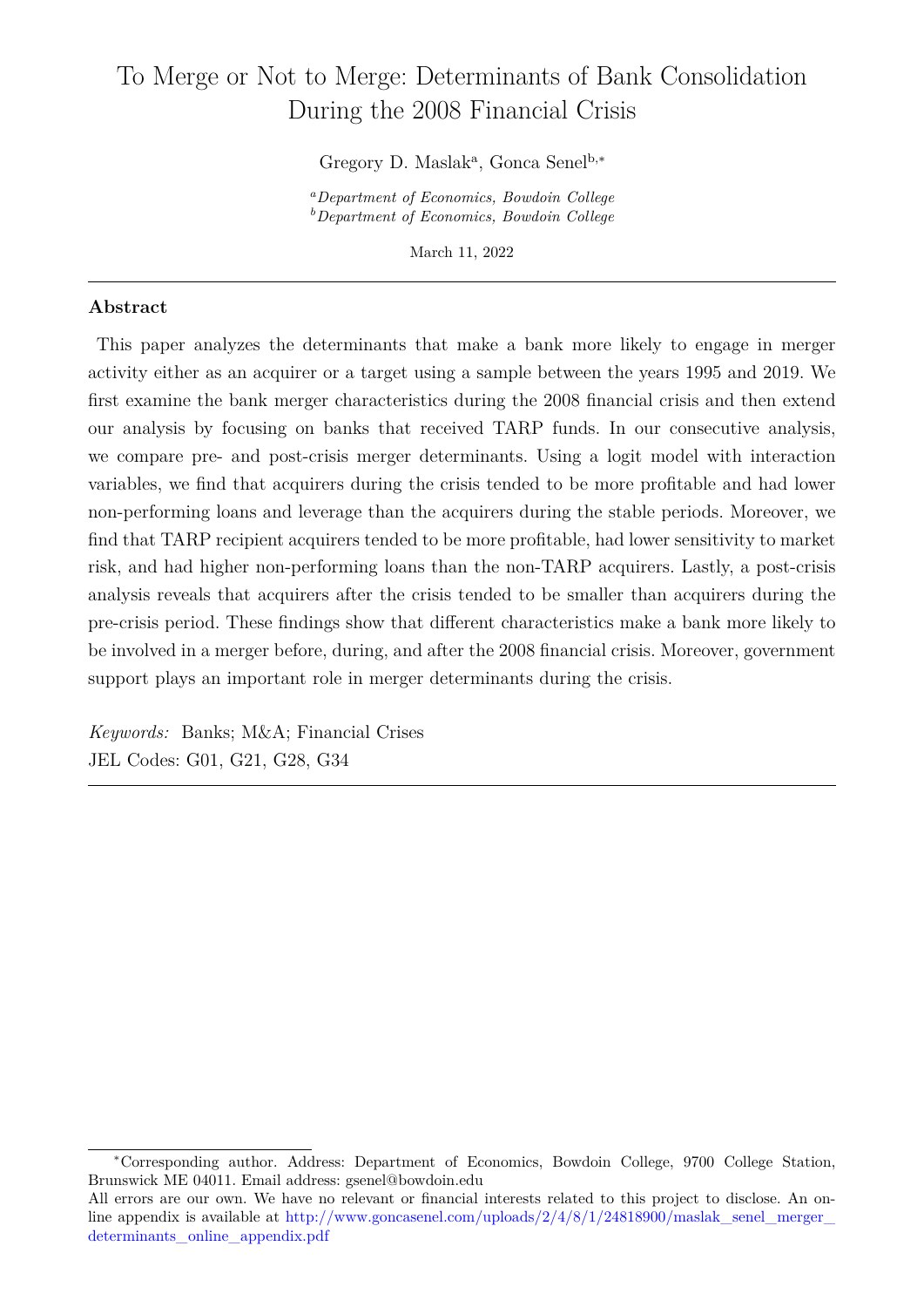## **1. Introduction**

There has been an ongoing consolidation trend in the U.S. banking industry since the 1990s. As shown in Figure 1, the number of banks has declined by 45 percent in the last two decades.<sup>1</sup> The first significant wave of bank mergers took place in the second half of the 1990s after the passage of the Reigle-Neal Act of 1994, which allowed interstate acquisitions and mergers. After this period, bank mergers continued, albeit at a slower pace. During the 2008 financial crisis, the rate of bank mergers reaccelerated when bank mergers and acquisitions (M&A) were used as a means of bank resolution both by private banks and the federal government. Specifically, between 2007 and 2010, the number of banks declined by 12 percent.2

Given this overall trend, this paper aims to explore the nature and underlying determinants of these bank mergers. In particular, we first focus on mergers that occurred during the 2008 financial crisis to examine whether merger determinants differ with respect to the economic environment or government support. Next, we compare whether bank merger determinants were significantly different after the 2008 financial crisis compared to those prior to the crisis.

Our paper contributes to the literature on bank mergers in four distinct ways. First, we consider mergers from 1995 to 2019, extending the analysis of earlier literature. Second, we focus on the mergers during the 2008 financial crisis to determine whether there were any firmspecific characteristics that influenced the likelihood of being involved in a merger (either as an acquirer or as a target) during the 2008 financial crisis. Third, we isolate the banks concerning whether they received TARP funds and analyze whether government support impacted their merger determinants.<sup>3</sup> Last, we compare the determinants pre- and post-crisis to evaluate any changes in the ex-ante characteristics of these merging banks. To our knowledge, our paper is the first one that explores the relationship between TARP funds and the determinants of mergers during the 2008 financial crisis.

Using a logit model, we test the differences in the merger determinants proxied by CAMELS variables and some additional variables commonly used in the literature. First, using the stable period acquirers as the base case scenario, we find that these acquirers tended to have higher tier-1 capital, larger size, more tangible assets, and more loans as compared to non-merging banks. Moreover, these acquirers had lower liquidity, non-performing loans, operating expenses,

<sup>&</sup>lt;sup>1</sup>Some of this decline is due to bank failures; however, the share of failed banks is small and approximately less than 3 percent of the total number of banks, which implies that the decline is mainly driven by the merger activity.

<sup>&</sup>lt;sup>2</sup>This finding is in line with Wheelock  $(2011)$ .

<sup>3</sup>We explore the effects of FDIC assistance in the online appendix.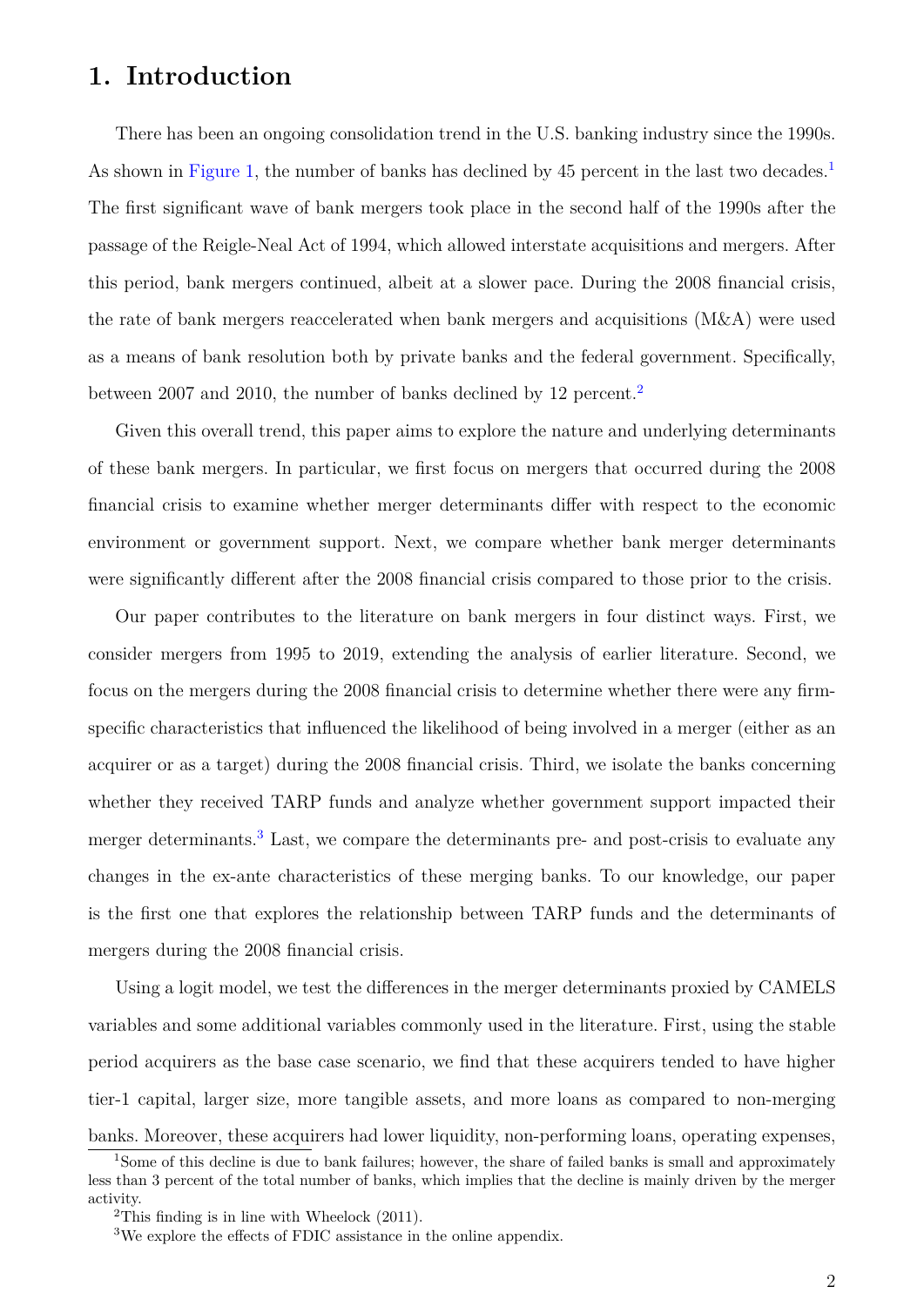and book leverage ratios. Comparing these with the acquirers during the crisis period, we find that acquirers of the crisis tended to be more profitable and had lower non-performing loans and book leverage than the acquirers of the stable periods. Considering the targets of the stable periods, we find that these targets tended to have lower tier-1 capital levels as compared to the non-merging sample. Comparing these targets with the targets of the crisis period, we find that targets during the crisis period tended to have lower non-performing loans than their stable period counterparts.

In our subsequent analysis, we focus on the mergers of the crisis period and examine whether the acquirers and targets differ with respect to whether they received TARP funds or not. Using the non-TARP bank mergers as the base case scenario, we find that non-TARP bank mergers tend to have acquirers larger bank sizes and lower non-performing loans and book leverage as compared to the non-merging sample. Comparing these with the acquirers that received TARP funds, we find that TARP recipient acquirers tended to be more profitable, had lower sensitivity to market risk proxied by the non-interest income ratio, but had higher non-performing loans as compared to the non-TARP acquirers. Considering the non-TARP targets, we find that these targets tend to have lower tier-1 capital and non-performing loans. Comparing these targets with the TARP recipient targets, we find that TARP recipient targets tended to have more tier-1 capital as compared to the non-TARP targets.

Last, we exclude the crisis periods and compare the mergers of the pre-crisis periods with the post-crisis periods. Using the pre-crisis bank mergers as the base case scenario, the analysis for the CAMELS shows that pre-crisis acquirers tended to have higher tier-1 capital and lower nonperforming loans, operating expenses, and liquidity ratios. Moreover, considering the variables other than the CAMELS, we find that acquirers of the pre-crisis period tended to have larger bank size, more tangible assets, a higher loans ratio, and a lower book leverage ratio. Comparing pre-crisis acquirers with post-crisis acquirers, we find that acquirers of the post-crisis periods tend to be smaller in size. Moreover, the interaction terms for liquidity and book leverage are negative and significant, implying that acquirers of the post-crisis period tend to have lower liquidity and lower book leverage. Finally, the positive interaction term for the non-performing loans indicates that post-crisis acquirers tended to have more non-performing loans than their pre-crisis counterparts. However, compared to the non-acquirers of the post-crisis, this ratio is not significantly different. Considering the targets, the targets of the pre-crisis period tended to have lower tangibility. Comparing pre-crisis targets with the post-crisis targets, we find that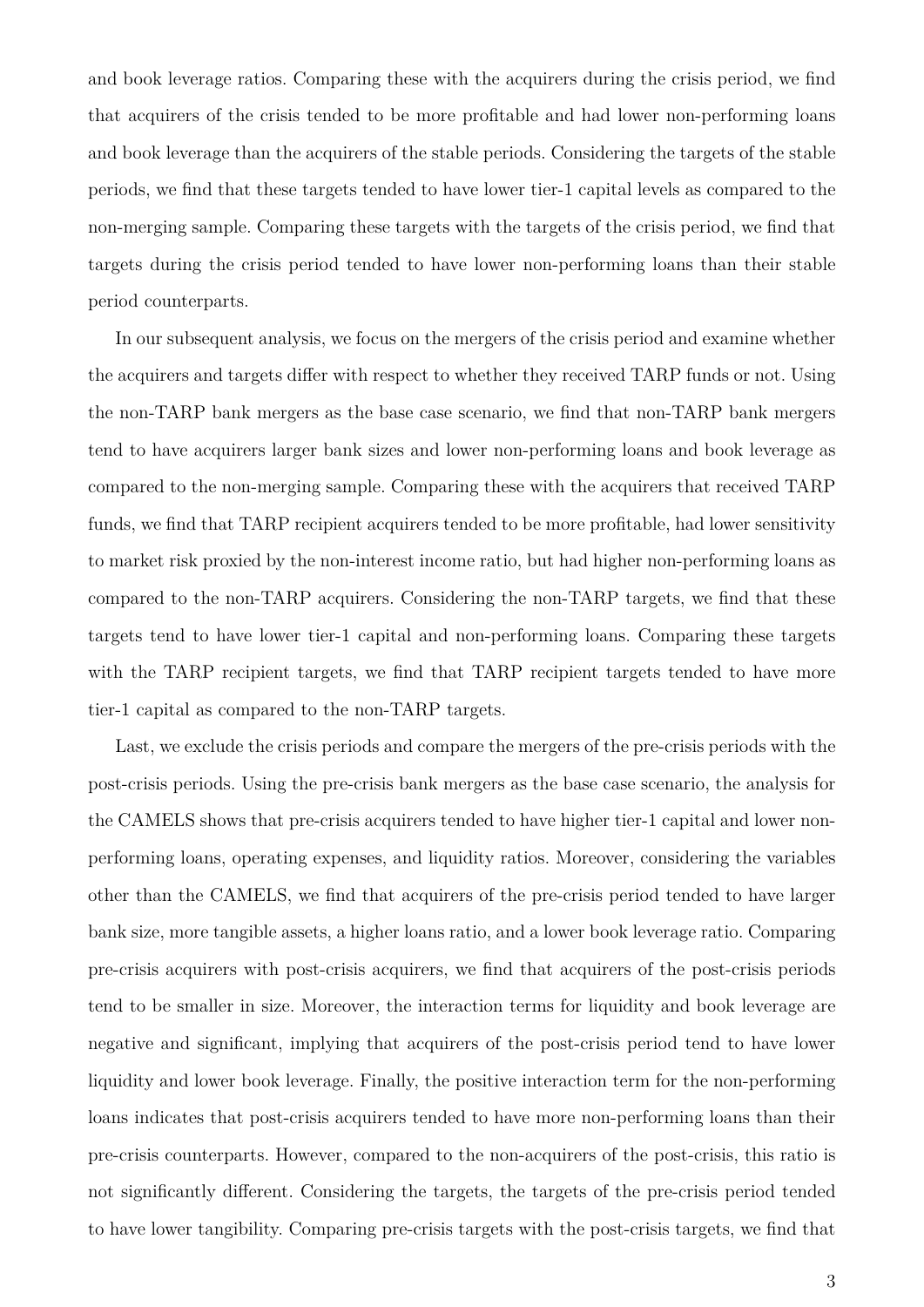targets of the post-crisis periods tended to be smaller in size.

These findings have important financial implications and provide insight for future policymaking. Our analysis shows that during the crisis, acquirers tended to be more profitable banks that were able to transact despite the financial distress and often purchased higher quality targets as measured by better loan performance. This result indicates that during the crisis, banks with higher quality balance sheets are able to take advantage of high-quality merger opportunities involving better quality targets. Within the crisis, acquirers that received TARP funds were often more profitable, centered on more traditional banking activities (i.e., lower non-interest income), and had higher operating expenses due to TARP-related regulatory costs. Meanwhile, TARP banks that were acquired often had higher shares of tier-1 capital as compared to the non-TARP counterparts. Therefore, the liquidity provided by TARP funds was beneficial for the banks to either help them make acquisitions or become more attractive acquisition targets. After the crisis, the effect of bank size on the probability of being an acquirer is smaller. This result is possibly a reflection of greater regulation and a reduced too-big-to-fail incentive. In line with the acquirers, bank size had a negative impact on the likelihood of being a target after the crisis.

The outline of this paper is as follows: Section 2 summarizes the literature on bank mergers. Section 3 outlines our hypotheses. Section 4 presents methodology and data and discusses the explanatory variables employed in the analysis. Section 5 presents our empirical analysis. Section 6 concludes.



Figure 1: Number of FDIC-insured Banks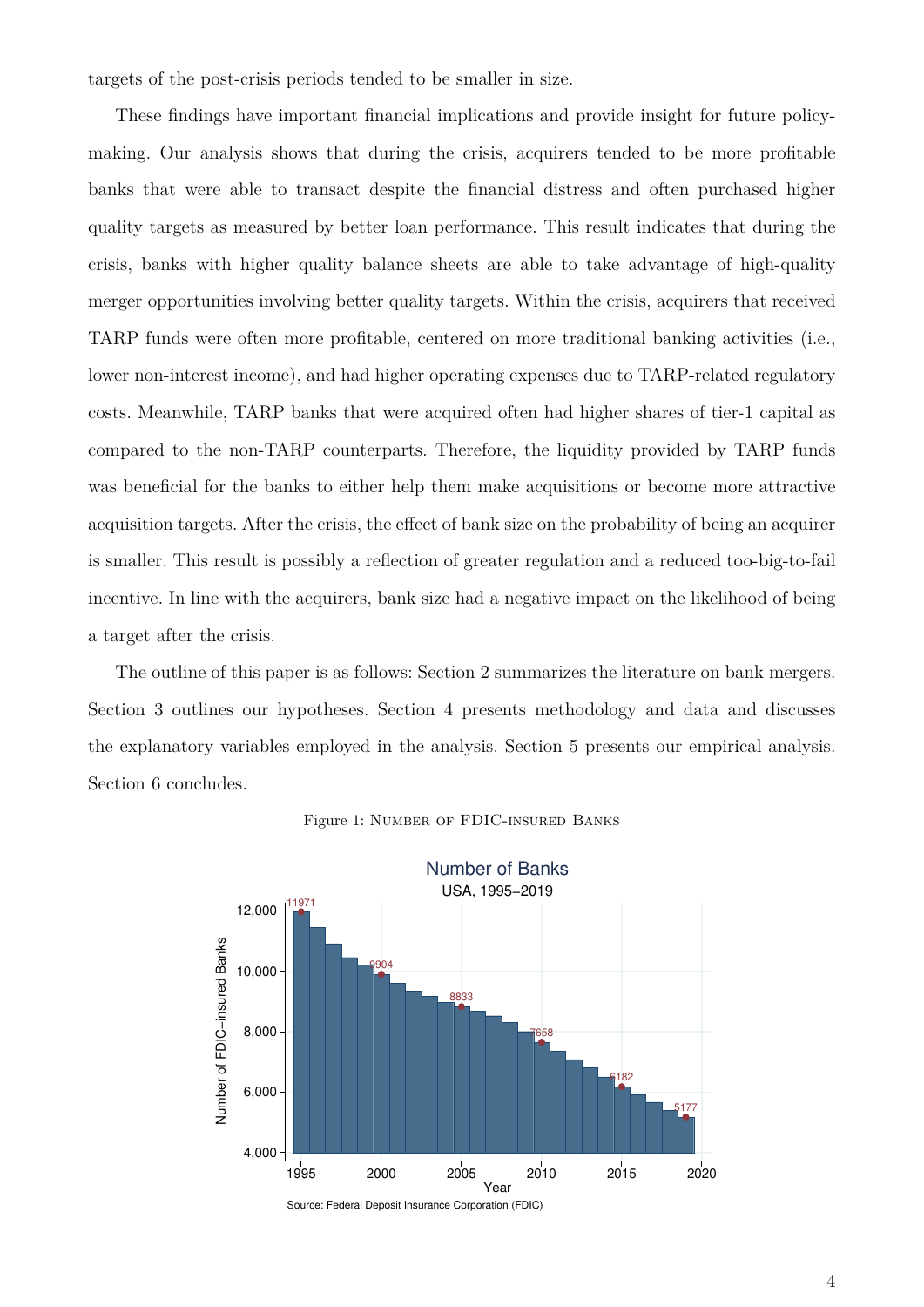## **2. Literature Review**

There is a growing literature on the ex-ante differences in the firm-specific characteristics of potential acquirers and targets. One of the earlier examples of this literature is Hannan and Rhoades (1987), where the authors report that banks with larger market shares and lower capital-to-asset ratios were more likely to be acquired. Another example is Moore (1997), where the author finds that the market share, profitability, and capital-asset ratio were all negatively related to the likelihood of being a target. Hadlock et al. (1999) find that banks with higher degrees of management ownership were less likely to become targets. Moreover, Wheelock and Wilson (2000) analyze the characteristics that make a bank more likely to be acquired using competing-risks hazard models and find that productive inefficiency and low capitalization increase the probability of being a target. Similarly, Akhigbe et al. (2004) document that the probability of a bank being acquired was higher for larger banks with higher capital levels, lower profitability, lower nonperforming loans, and lower market-to-book value. Another paper that explores the determinants of being acquired is Hannan and Pilloff (2009). In this paper, the authors find that less profitable firms are more likely to be acquired and that banks with higher capital-asset ratios are less likely to be acquired. Similar to Wheelock and Wilson (2000), Hernando et al. (2009) find that poorly managed banks are likely to be acquired. Gorton et al. (2009) propose a theory of merger and explores the size effects on the merger probability. In addition to these, Pasiouras et al. (2011) find that acquirers were significantly larger, more profitable, less capitalized, and more efficient, while targets were less profitable and had lower growth. Becalli and Frantz (2013) investigate the characteristics that make a bank more likely to become an acquirer as well as a target. In their paper, Becalli and Frantz (2013) find that larger banks with high growth, greater cost X-efficiency, and lower capitalization are more likely to become acquirers, while less efficient, undercapitalized, and illiquid banks with lower free cash flows are more likely to be targets. Moreover, Ly et al. (2017) present the difference in the likelihood of being targets or acquirers among stand-alone banks, single-bank holding company affiliates, and multibank holding company affiliates and find that multibank holding company parents get their distressed, poorly performing and smaller affiliates involved in mergers in order to discipline them. Lastly, Dunn et al. (2015) compare the acquirer and target characteristics during the crisis and find that undervalued targets relative to their acquirers experience larger offer premiums during the crisis.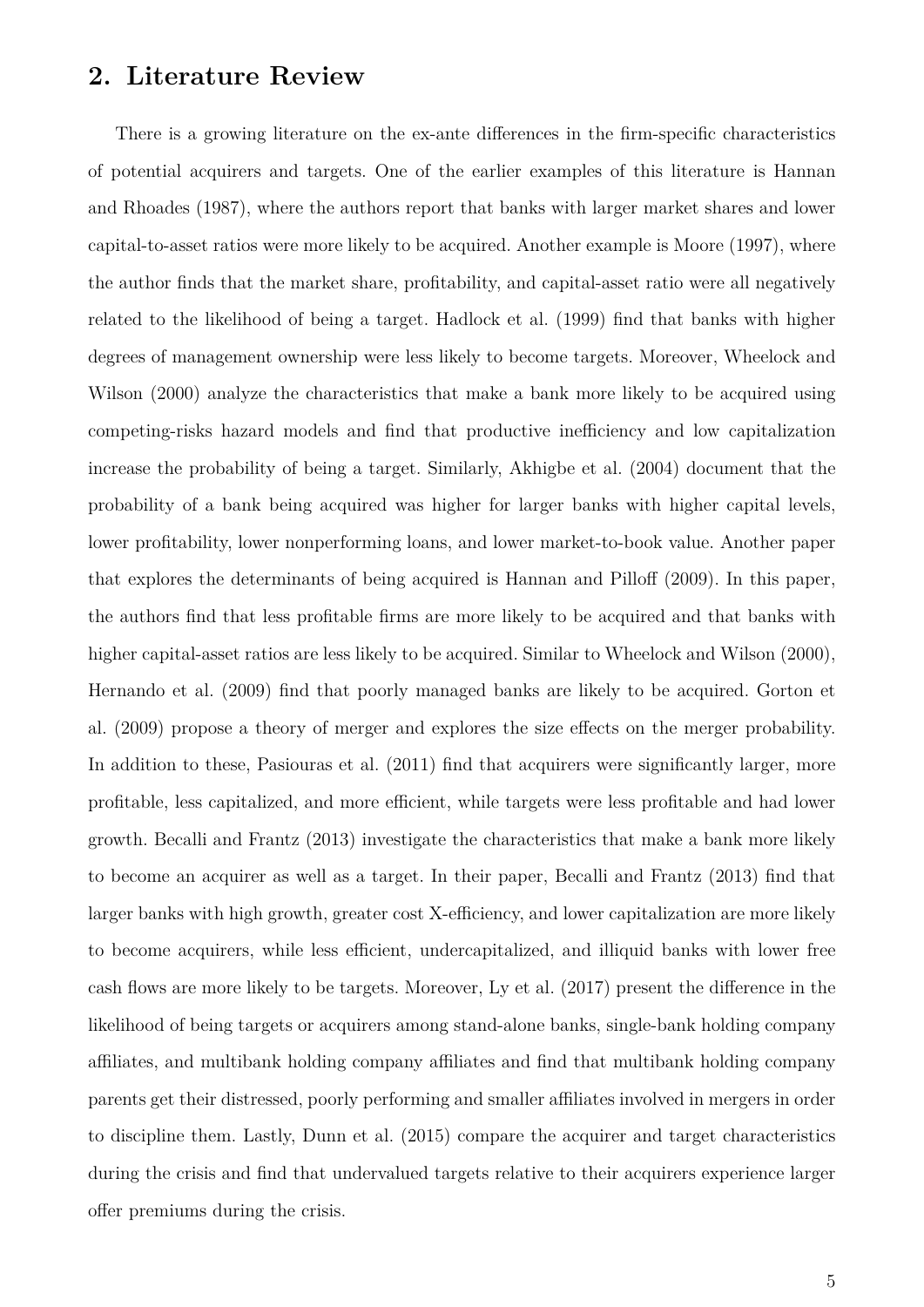# **3. Hypotheses**

## **3.1. Hypotheses**

We test the following hypotheses in our paper (corresponding sections in parentheses):

• *H1: The determinants of mergers that took place during the 2008 financial crisis differ from those of the stable periods.* (Section 5.1)

Banks have different motivations to be involved in mergers. As discussed in DeYoung et al. (2009), banks merge to create safety nets through too-big-to-fail government guarantees, increase efficiency, expand and diversify their product and consumer base. During the 2008 financial crisis, due to financial distress and government intervention, banks may use consolidation for purposes different than the stable periods. Therefore the characteristics of the acquirers and the targets may differ during the 2008 financial crisis. Moreover, for the acquirers, stronger balance sheet characteristics played a more important role during this period of stress.

• *H2: Banks that received TARP payments may have different characteristics and motivations to be involved in a merger during the 2008 financial crisis.* (Section 5.2)

There is a significant amount of research on the effects of TARP provisions. Farruggio et al. (2013) explain that these provisions can help banks absorb the losses of their toxic or illiquid assets and help them diversify their asset portfolio. Moreover, as Berger and Bouwman (2013) discuss, the increase in capital holdings are positively connected with the survival of the banks. Berger, Imbierowicz, and Rauch (2016) and Aubuchon and Wheelock (2010) also show that banks that received TARP injections were less likely to fail than those that did not. On the other hand, in the same paper, Farruggio et al. (2013) also show that even though the announcement of the TARP funds has a positive impact, the increase in the uncertainty of whether the banks will be able to repay their loans creates additional value losses for the banks. Furthermore, TARP banks experience a more significant decline in operating efficiency. Therefore, liquidity provisions to the TARP banks may encourage or discourage them from being involved in mergers, and the characteristics of these banks will be different from non-TARP acquirer counterparts.

• *H3: The determinants of mergers that took place after the 2008 financial crisis may differ from those that occurred before.* (Section 5.3)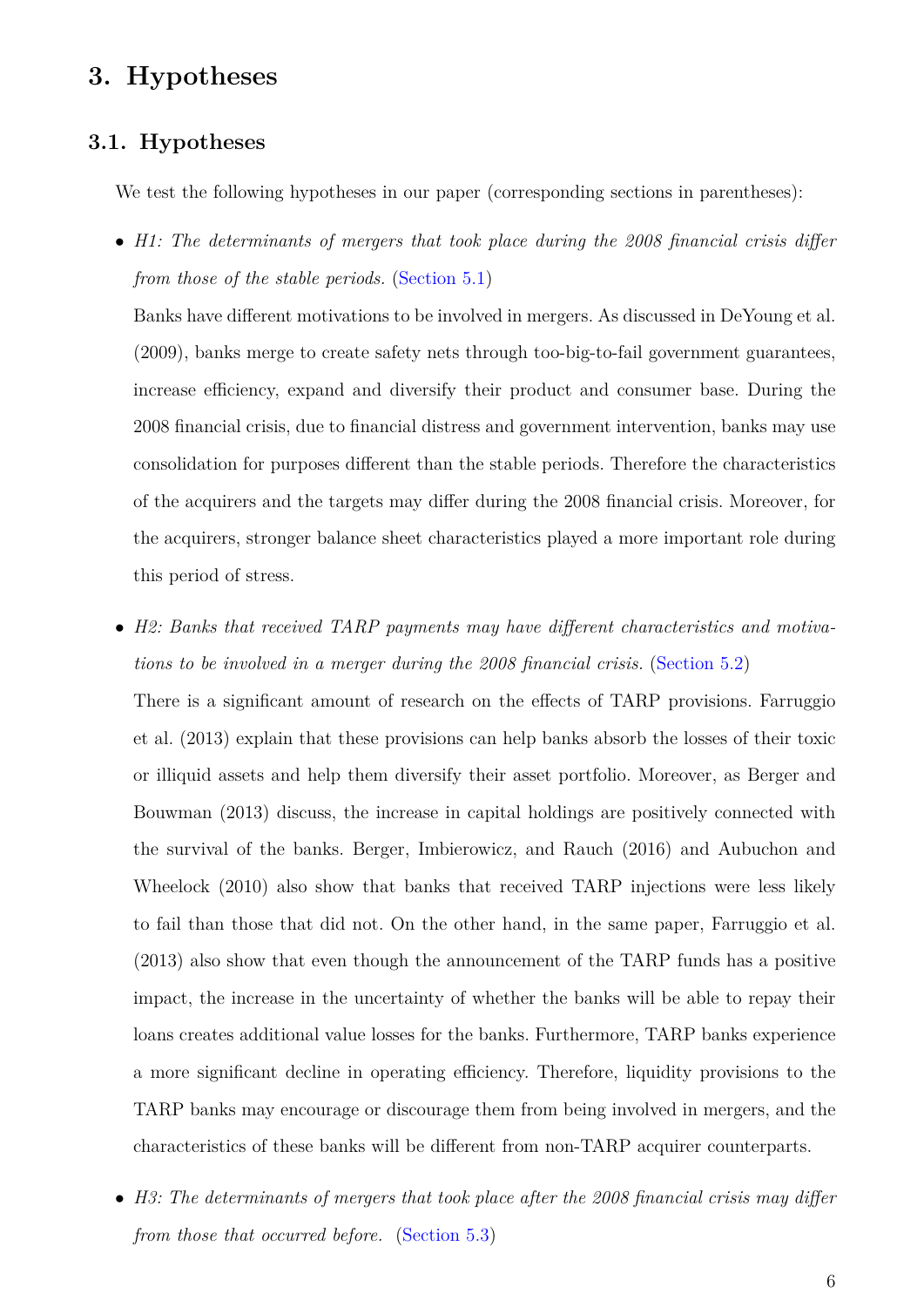Following the crisis, banks may still be recovering from the aftermath of the financial shock they have experienced. Moreover, the (de)regulations following the crisis may impact the balance sheet characteristics of these banks. Berger and Turk-Ariss (2014) show that the government's expansion of the deposit insurance coverage and rescue of the troubled banks have created unintended consequences and reduced the market discipline that would have penalized the banks for risk-taking behavior after the crisis except for the small banks. Therefore, the mergers after the crisis include banks with different risk-taking behavior and related balance sheet characteristics.

We test these hypotheses using the following balance sheet characteristics commonly used in the literature.

### **CAMELS**

• *Capital Adequacy: Tier-1 Capital Ratio*

Berger et al. (2008) discuss that banks keep excess capital for acquisition purposes to be ready if any investment opportunities arise. Also, capital is needed for sustained financial safety and soundness. Moreover, Berger and Bouwman (2013) show that higher capitalized banks are more likely to survive. Therefore, we expect acquirers to be better capitalized while the targets are expected to have lower levels of tier-1 capital.

• *Asset Quality: Non-performing Loans Ratio*

As discussed in Berger and Deyoung (1997), the literature on bank failures finds that failing institutions have a large share of non-performing loans, and loan quality is an important factor in insolvency (see Demirguc-Kunt 1989, Whalen 1991, and Barr and Siems 1994). Moreover, an increase in non-performing loans may also increase the operating costs due to a rise in the cost of monitoring and selling out these loans. We expect that banks with a higher share of loan losses are less likely to have the capacity to become acquirers. Moreover, banks with higher non-performing loans are expected to be less attractive acquisition targets.

• *Management: Operating Expense Ratio*

We expect that poorly managed banks have a higher operating expense ratio, and therefore these banks are less likely to become acquirers. Moreover, we expect that less efficient banks are more likely to be acquired for the targets.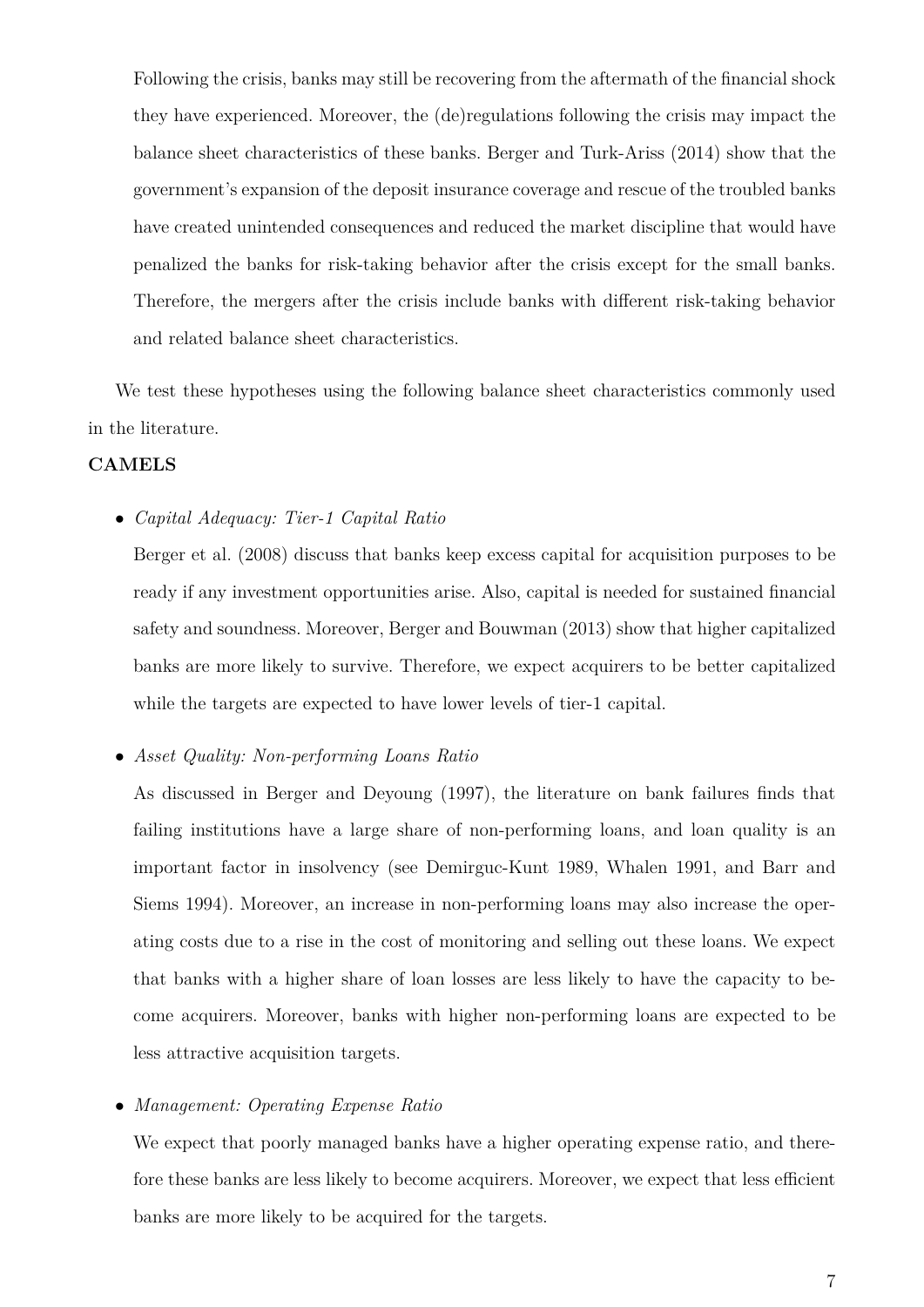## • *Earnings: ROA*

Banks that are expanding their operations through consolidation must be profitable and have sound balance sheet characteristics to attract additional financing. Therefore, we expect that banks with higher profitability are more likely to become acquirers. Moreover, Wheelock and Wilson (2000) show that less profitable banks are more likely to become targets.

• *Liquidity: Liquidity Ratio*

Liquidity creates a buffer against negative shocks, and a high level of liquidity is essential to finance acquisitions. On the other hand, too many liquid assets may also imply poor asset allocation. Therefore, depending on which factor is stronger, liquidity may increase or decrease the likelihood of being an acquirer.

• *Sensitivity to Market Risk: Total Non-interest Income Ratio*

As DeYoung and Rice (2003) discuss, increases in non-interest income are associated with poorer risk-return trade-offs. Therefore, a higher non-interest income ratio is associated with higher sensitivity to market risk, implying a lower probability of being an acquirer and a higher likelihood of being a target.

#### **Other Variables**

• *Bank Size*

As discussed in DeYoung et al. (2009), due to their too-big-to-fail motive, we expect that larger banks are more likely to be acquirers. Moreover, Rosen (2004) finds that if CEO compensation increases with bank size, these banks tend to be acquirers more often. On the contrary, smaller banks are more likely to become targets.

• *Tangibility*

As Cole (2013) discusses, tangible assets can be used as collateral to obtain preferential financing through borrowing from different sources of credit. In addition, these assets experience smaller losses in liquidation. Therefore, a higher percentage of tangible assets indicates that a bank is generally healthier, resulting in the firm being able to borrow more easily, and therefore we expect that banks with higher tangibility are more likely to become acquirers and less likely to become targets.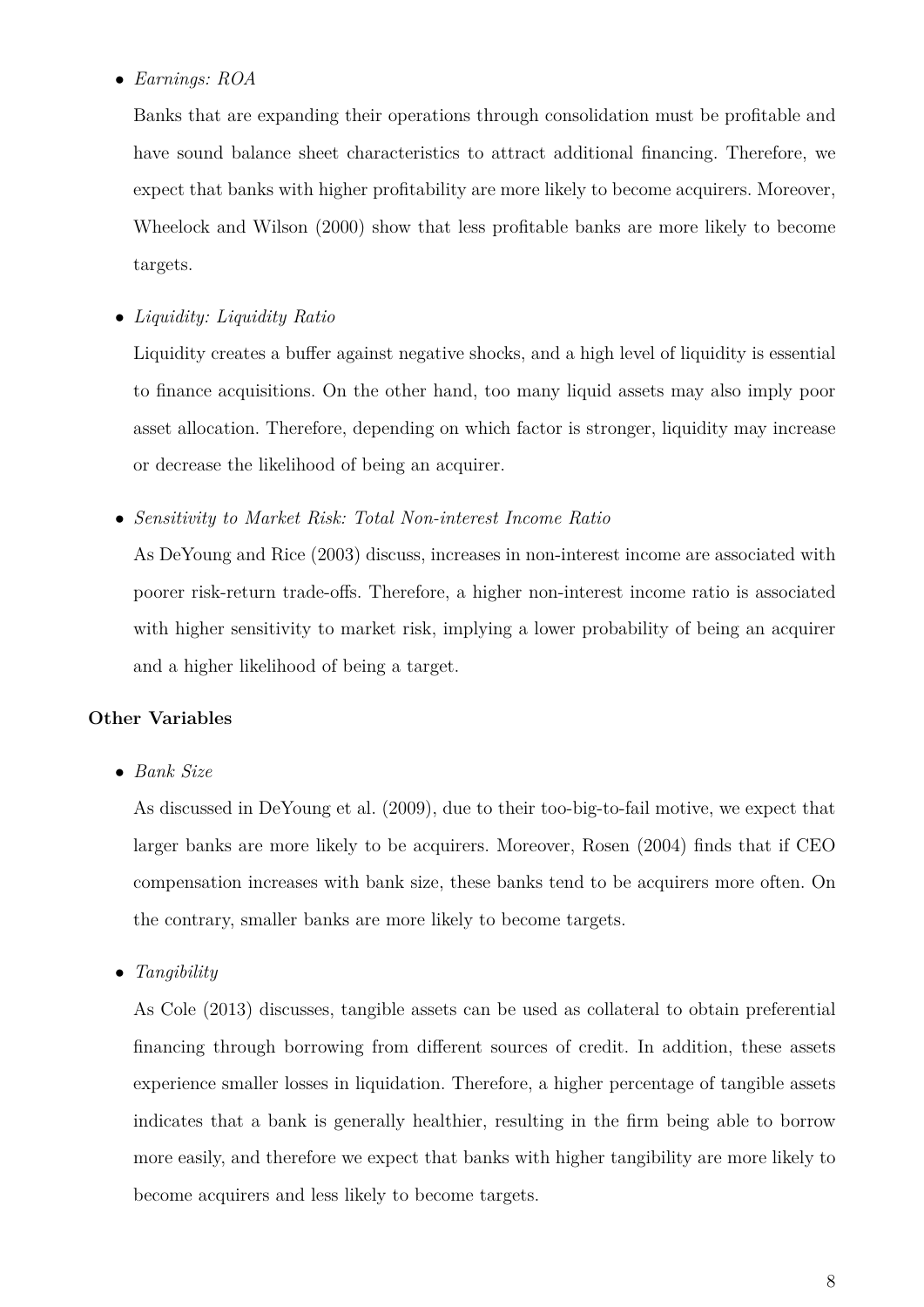#### • *Loans Ratio*

Berger and Mester (1997) found that banks with a higher ratio of loans to total assets were more profit efficient than other banks in the U.S. banking sector. Moreover, a high level of loans would indicate aggressive and strong market penetration; accordingly, we expect that a higher loans ratio is associated with a higher probability of being an acquirer and a lower probability of being a target.

• *Book Leverage*

Beltratti and Stulz (2012) find that large banks with less leverage during the pre-crisis periods performed better during the crisis. Therefore, we expect that the more debt a bank has, the less likely it will be an acquirer or a target.

# **4. Methodology and Data**

## **4.1. Methodology**

In this paper, we examine the probability that a bank will be involved in a merger as an acquirer or as a target. In addition to using a firm's pre-merger balance sheet data as an explanatory variable, we interact this data with a dummy variable for the crisis period in order to investigate whether there are any ex-ante differences between the balance sheets of the banks that merged during the crisis and those of the stable periods.

We estimate two sets of logistic regressions, one set for acquirers and the other for targets. A comparison of the coefficients and significance levels of these models will permit us to determine whether there are specific characteristics that make a bank more likely to be an acquirer or a target dependent on the bank subgroup at the time of the merger.

The first set of logistic regressions focuses on the likelihood that a bank will participate in a merger as an acquirer while the second set focuses on the probability that a bank will be a target. In both cases, the dependent variable in the regressions is discrete and is equal to 1 for an acquirer or a target during the year of the merger and a 0 otherwise. We use the explanatory variables which are commonly used in the literature and defined in Table 1. 4 We use four dummies in our analysis. In order to control for the economic environment during the merger, we use a dummy variable called "*Crisis*", which takes a value of 1 for the crisis period and 0

<sup>&</sup>lt;sup>4</sup>See Hannan & Pilloff (2009), Wheelock & Wilson (2004).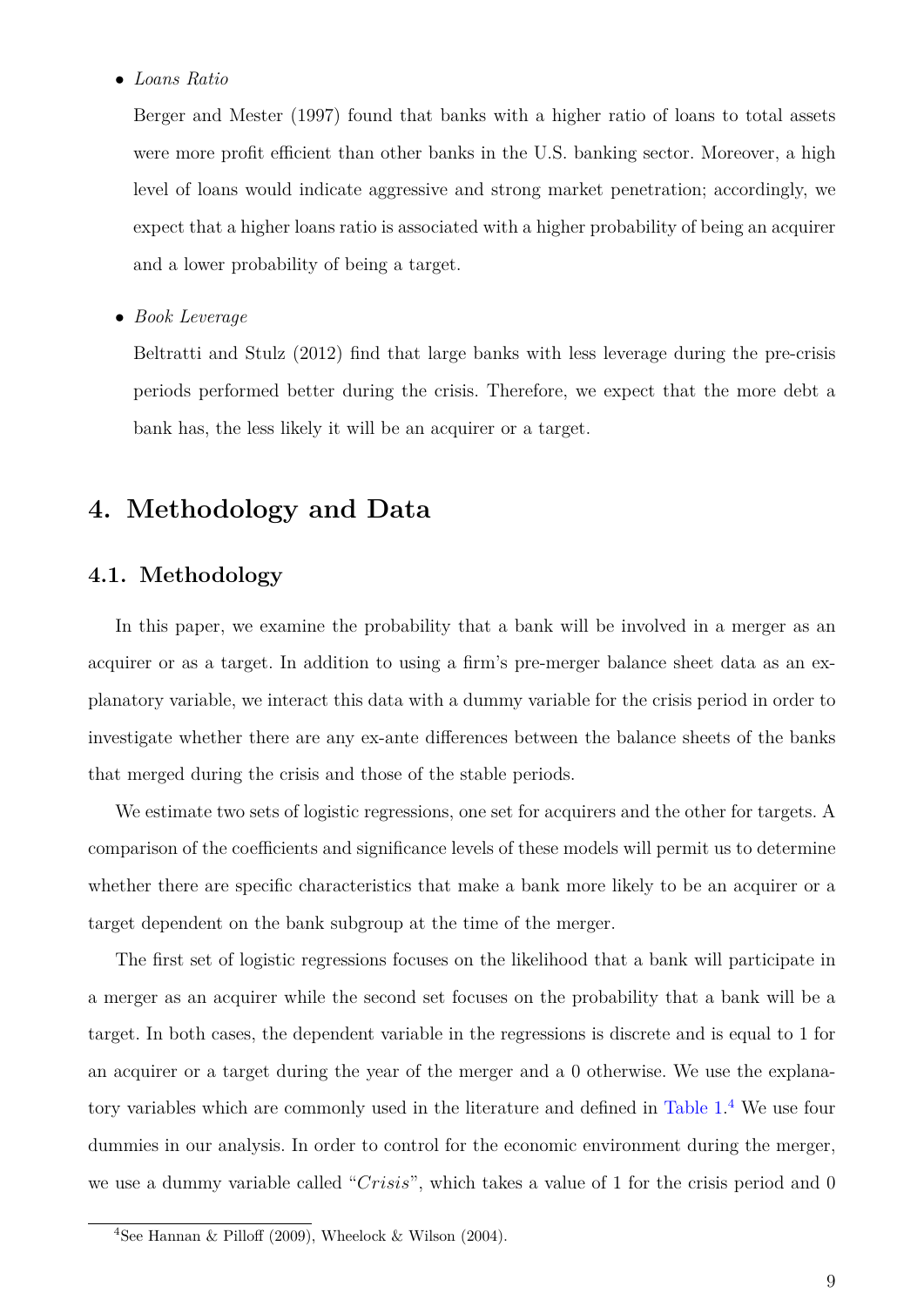otherwise. In order to control for the TARP banks during the crisis, we use a dummy variable called "*T ARP*". In our first specification, the dummy variable for TARP is equal to 1 for all banks that received the payment irrespective of timing, meanwhile in the second specification, the *T ARPpost* variable is equal to 1 only after the funds are received. The first specification is to capture whether there is any characteristic differences for banks that are chosen to receive those funds, while in the second specification we explore the effect that the additional liquidity the TARP funds provide. Lastly, "*P ost* − *Crisis*" is equal to 1 for all observations after 2010 and 0 for all observations before 2007. We specifically focus on the interaction variables of these dummies with the control variables in order to capture any differences between subsamples.

Model Specification: Acquirer

$$
Y_{i,t} = \beta_0 + \beta_i(X_{i,t}) + \gamma_i(\text{Crisis x } X_{i,t}) + \mu_{1,i,t}
$$
  
\n
$$
Y_{i,t} = \beta_0 + \beta_i(X_{i,t}) + \theta_i(\text{TARP x } X_{i,t}) + \mu_{2,i,t}
$$
  
\n
$$
Y_{i,t} = \beta_0 + \beta_i(X_{i,t}) + \alpha_i(\text{TARP_{post x } X_{i,t}) + \mu_{3,i,t}
$$
  
\n
$$
Y_{i,t} = \beta_0 + \beta_i(X_{i,t}) + \rho_i(\text{Post-Crisis x } X_{i,t}) + \mu_{4,i,t}
$$

Model Specification: Target

$$
Z_{i,t} = \phi_0 + \phi_i(X_{i,t}) + \zeta_i(\text{Crisis x } X_{i,t}) + \mu_{5,i,t}
$$
  
\n
$$
Z_{i,t} = \phi_0 + \phi_i(X_{i,t}) + \eta_i(\text{TARP x } X_{i,t}) + \mu_{6,i,t}
$$
  
\n
$$
Z_{i,t} = \phi_0 + \phi_i(X_{i,t}) + \psi_i(\text{TARP}_{post x } X_{i,t}) + \mu_{7,i,t}
$$
  
\n
$$
Z_{i,t} = \phi_0 + \phi_i(X_{i,t}) + \chi_i(\text{Post-Crisis x } X_{i,t}) + \mu_{8,i,t}
$$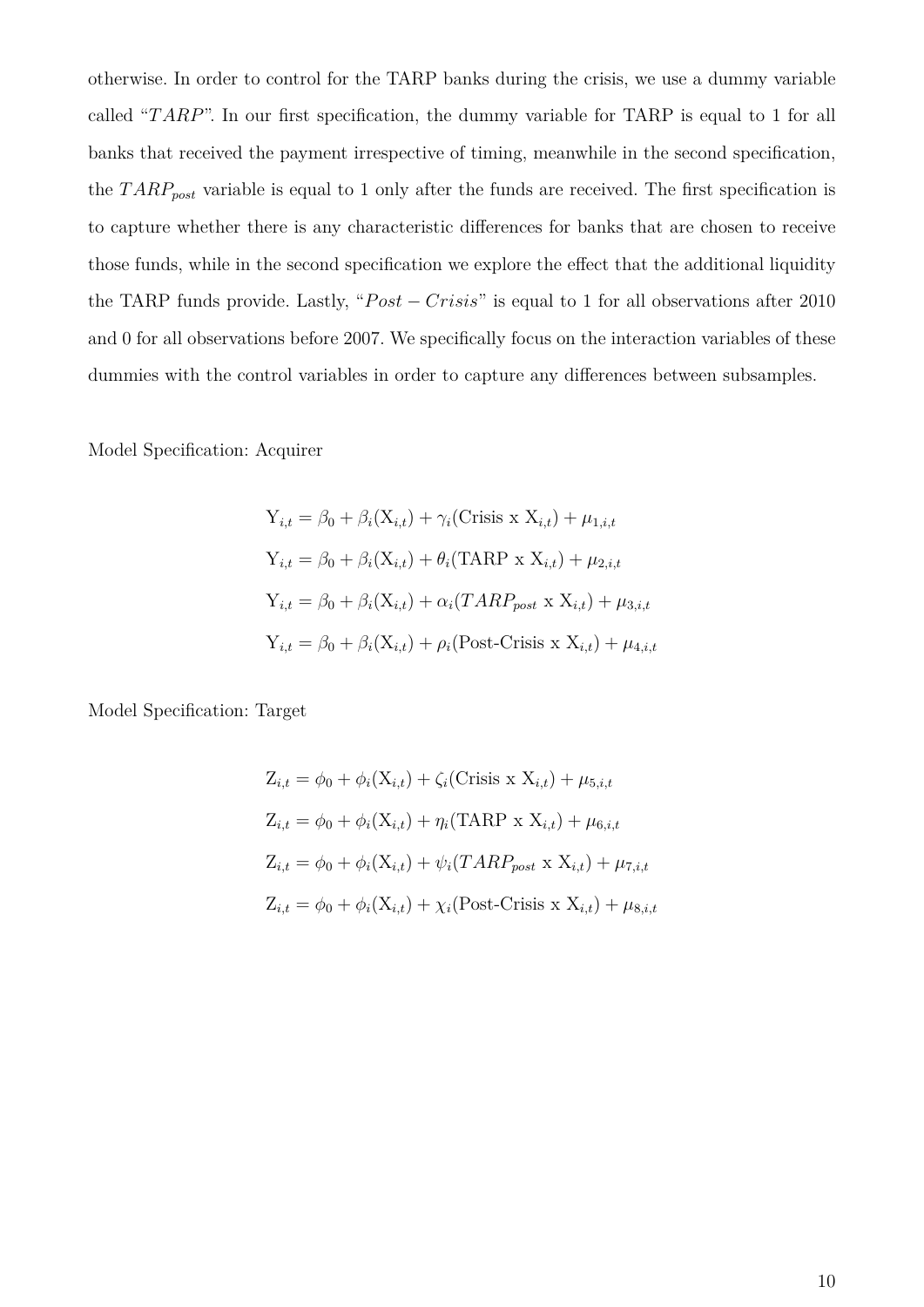|          | Table 1: DEFINITIONS OF EXPLANATORY VARIABLES AND EXPECTED EFFECTS |                             |          |
|----------|--------------------------------------------------------------------|-----------------------------|----------|
|          |                                                                    | Expected Sign Expected Sign |          |
| Variable | Definition                                                         | (Acquirer)                  | (Target) |
|          |                                                                    |                             |          |

### **CAMELS**

| Tier-1 Capital             | risk-adjusted capital ratio-tier-1<br>The  | $(+)$     | $(-)$     |
|----------------------------|--------------------------------------------|-----------|-----------|
|                            | (multiplied by 100).                       |           |           |
| Non-performing Loans Ratio | Non-performing assets divided by total     | $(-)$     | $(-)$     |
|                            | assets multiplied by 100 (ratio).          |           |           |
| Operating Expense Ratio    | Operating expenses divided by total as-    | $(-)$     | $(-)$     |
|                            | sets multiplied by 100 (ratio).            |           |           |
| Return on Assets           | Net income divided by total assets multi-  | $(+)$     | $(-)$     |
|                            | plied by 100 (ratio).                      |           |           |
| Liquidity                  | Cash and short-term investments divided    | $(+)/(-)$ | $(+)/(-)$ |
|                            | by total assets multiplied by 100 (ratio). |           |           |
| Sensitivity to Market Risk | Total non-interest income divided by total | $(-)$     | $(+)$     |
|                            | assets multiplied by 100 (ratio).          |           |           |

#### **Other Variables**

| <b>Bank Size</b> | The natural log of a bank's total assets   | $(+)$    | $\left( -\right)$ |
|------------------|--------------------------------------------|----------|-------------------|
|                  | (in millions).                             |          |                   |
| Tangibility      | Property, plant, and equipment divided     | $(+)$    | (-)               |
|                  | by total assets multiplied by 100 (ratio). |          |                   |
| Loans Ratio      | Loans-net of total allowance for loan      | $^{(+)}$ | (-)               |
|                  | losses divided by total assets multiplied  |          |                   |
|                  | by $100$ (ratio).                          |          |                   |
| Book Leverage    | Book value of debt divided by the market   | $(-)$    | ( – )             |
|                  | value of assets multiplied by 100 (ratio). |          |                   |

# **4.2. Data**

## **4.2.1. Merger Data**

Regarding the construction of the merging bank sample, we use the Thomson ONE database and collect all domestic merger transactions between 1995 and 2019 that occurred within the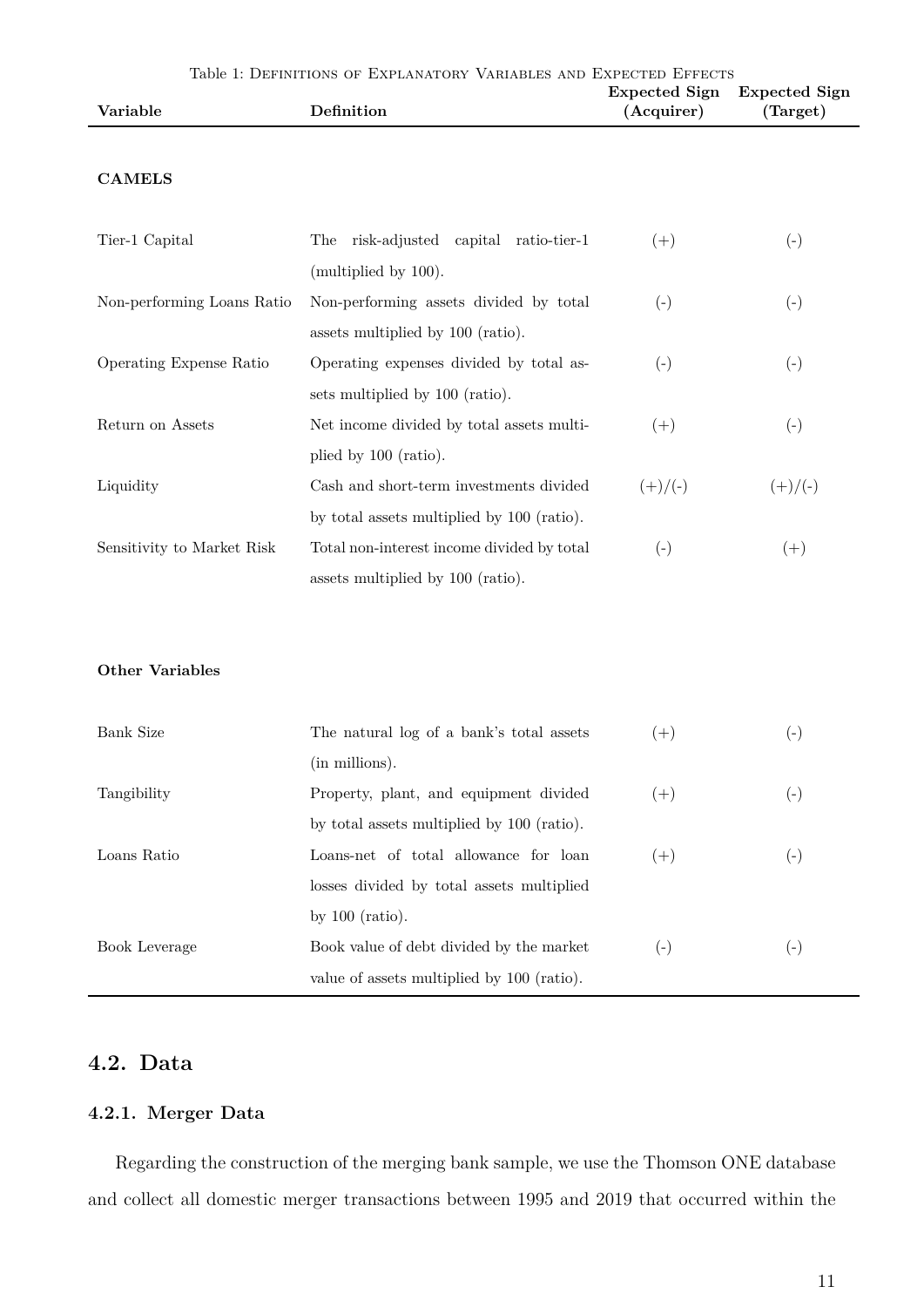United States between acquirers with the Standard Industrial Classification (SIC) codes 6021- 6036, 6712, and targets with the SIC codes 6000-6162. In other words, the composition of the sample involves acquiring firms that are either depository institutions or bank holding companies merging with target firms that are either depository or non-depository credit institutions. Furthermore, although important during the 2008 financial crisis, since the focus of this paper is bank consolidation, we make a simplifying restriction and do not include any security and commodity brokers, dealers, exchanges, and services in our sample. Moreover, we exclude FDIC-assisted mergers from our sample.

M&A deals were further restricted by requiring that the acquirer purchase at least 50 percent of the target firm and the deal value is at least \$10 million.

Likewise, mergers involving the same acquirer that occurred within the short period of a single month are entirely excluded, while for acquisitions that took place within six months of one another, only the transaction with the maximum deal value is kept. This is done to capture the transactions that most likely will have the clearest impact on the acquirer.

Furthermore, all of the mergers considered in this paper were announced and completed between the years 1995 and 2019. Since our analysis compares bank mergers that occurred during the 2008 financial crisis with those that transpired during stable market conditions, we first define these periods. We gather complementary data from the Federal Deposit Insurance Corporation (FDIC) regarding annual number of bank failures and bank failures by total assets. In this way, we determine the following windows in which mergers have been announced:<sup>5</sup>

| Stable Periods: | Crisis Period: |
|-----------------|----------------|
| $1995 - 2006$   | $2007 - 2010$  |
| $2011 - 2019$   |                |

#### **4.2.2. Balance Sheet Data Construction**

For acquirers, targets, and non-merging banks, we use the CRSP/Compustat Merged data et.6 Specifically, we match the bank sample in the Thomson ONE M&A dataset with the CRSP/Compustat Merged data set with respect to banks' six-digit CUSIP or issue CUSIP, depending on the availability. The CRSP/Compustat Merged dataset contains balance sheet

<sup>&</sup>lt;sup>5</sup>The announcement date of the merger is used because the announcement is a conscious decision on the part of the acquirer to participate in a merger taking the economic climate into account.

<sup>6</sup>The CRSP/Compustat Merged database was accessed via Wharton Research Data Services (WRDS).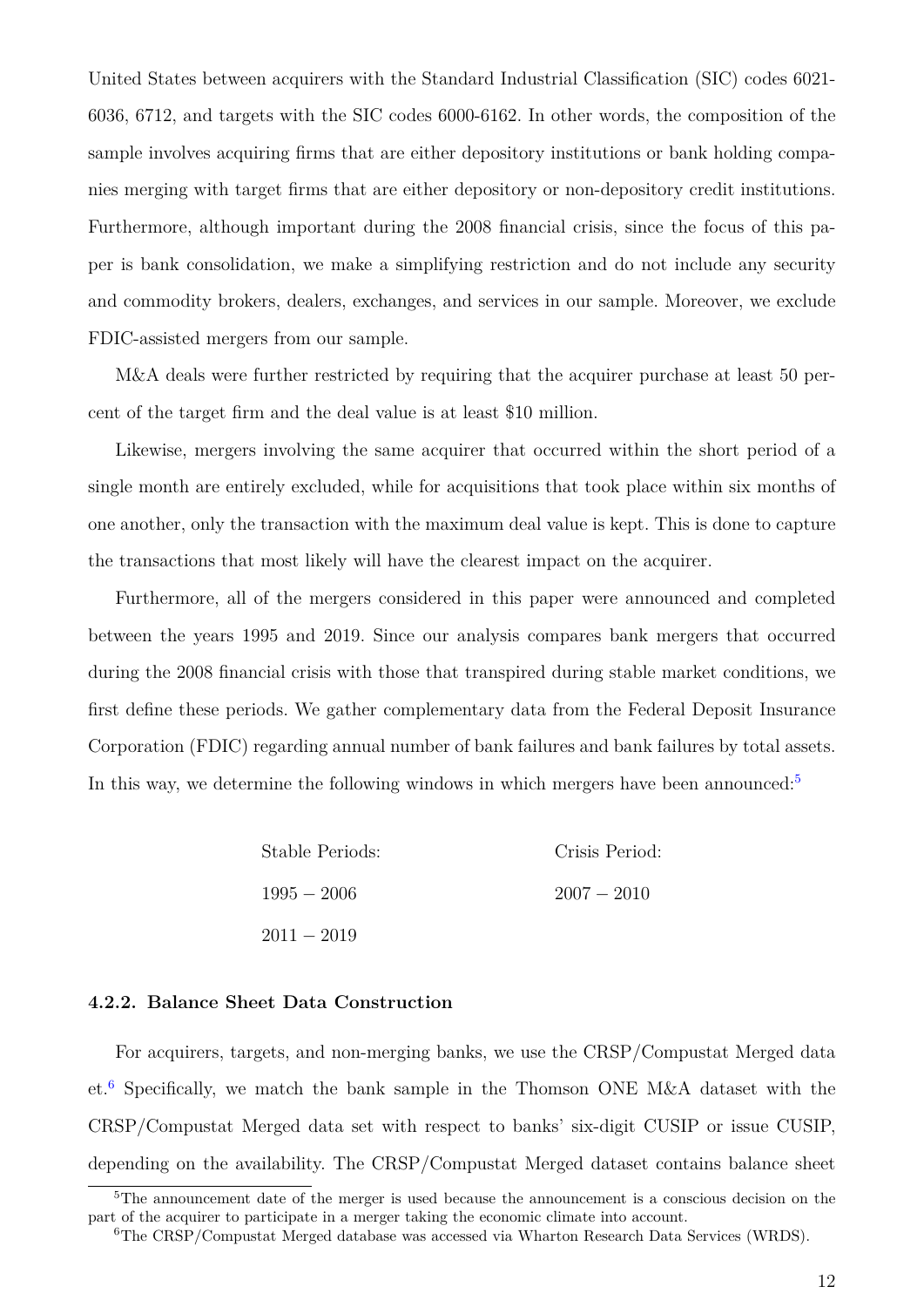data for all acquirers in the sample, except for a negligible few while target data is missing for some banks. For acquirers, we take all available balance sheet data from Compustat for banks that match the list of acquirers from the Thomson ONE sample. Similarly, for targets, we take all available balance sheet data from Compustat to create a single dataset that matches the list of targets from the Thomson ONE sample. Lastly, to create the non-merging sample, we take balance sheet data for all banks from Compustat and, once again using the merger data from the Thomson ONE sample, remove all acquirers and targets. For all of the banks in the acquirer, target, and non-merging samples, time series data is created by collecting balance sheet data for all years available.

#### **4.2.3. TARP Recipient Bank Sample Construction**

We obtain the list of TARP recipient banks from the TARP Transactions Report on the U.S. Department of Treasury website. Specifically, we use the report dated 25 December 2015. We find 738 transactions, some of which include multiple transactions with the same bank. This data only includes the name and the state of the bank without any other identifier. In order to obtain the RSSD ID of these banks, we match the list of TARP recipient banks with the Summary of Deposits (SOD) dataset that is available on the FDIC website [\(https://www7.](https://www7.fdic.gov/sod/dynaDownload.asp?barItem=6) [fdic.gov/sod/dynaDownload.asp?barItem=6\)](https://www7.fdic.gov/sod/dynaDownload.asp?barItem=6). The SOD dataset includes banks' branch names, locations (both at the city and state level), and their RSSD IDs. We merge SOD datasets between 2007 and 2012 to obtain a full representation of bank names and their RSSD IDs. Even though most of the TARP payments are given to the bank holding companies, since some branches also received the TARP payments directly, we (fuzzy) match the TARP recipient bank sample with the SOD dataset at the branch and BHC level separately.

Moreover, we use the National Information Center (NIC) [\(https://www.ffiec.gov/NPW\)](https://www.ffiec.gov/NPW) and the Ibanknet website [\(https://www.ibanknet.com/scripts/callreports/filist.aspx?type=tarp\)](https://www.ibanknet.com/scripts/callreports/filist.aspx?type=tarp) to check the correctness of the RSSD ID matches individually. After obtaining the bank name-RSSD ID matches for the TARP recipient banks, we match these banks with the ones in the Federal Reserve Bank of New York link table data using the RSSD ID. For the banks that do not match with respect to RSSD ID, we also conduct a fuzzy match with respect to bank name and use the National Information Center (NIC) [\(https://www.ffiec.gov/NPW\)](https://www.ffiec.gov/NPW) to check the correctness of the RSSD ID-permco matches individually. This method provides us with 284 RSSD ID-permco pairs for the TARP recipient bank dataset.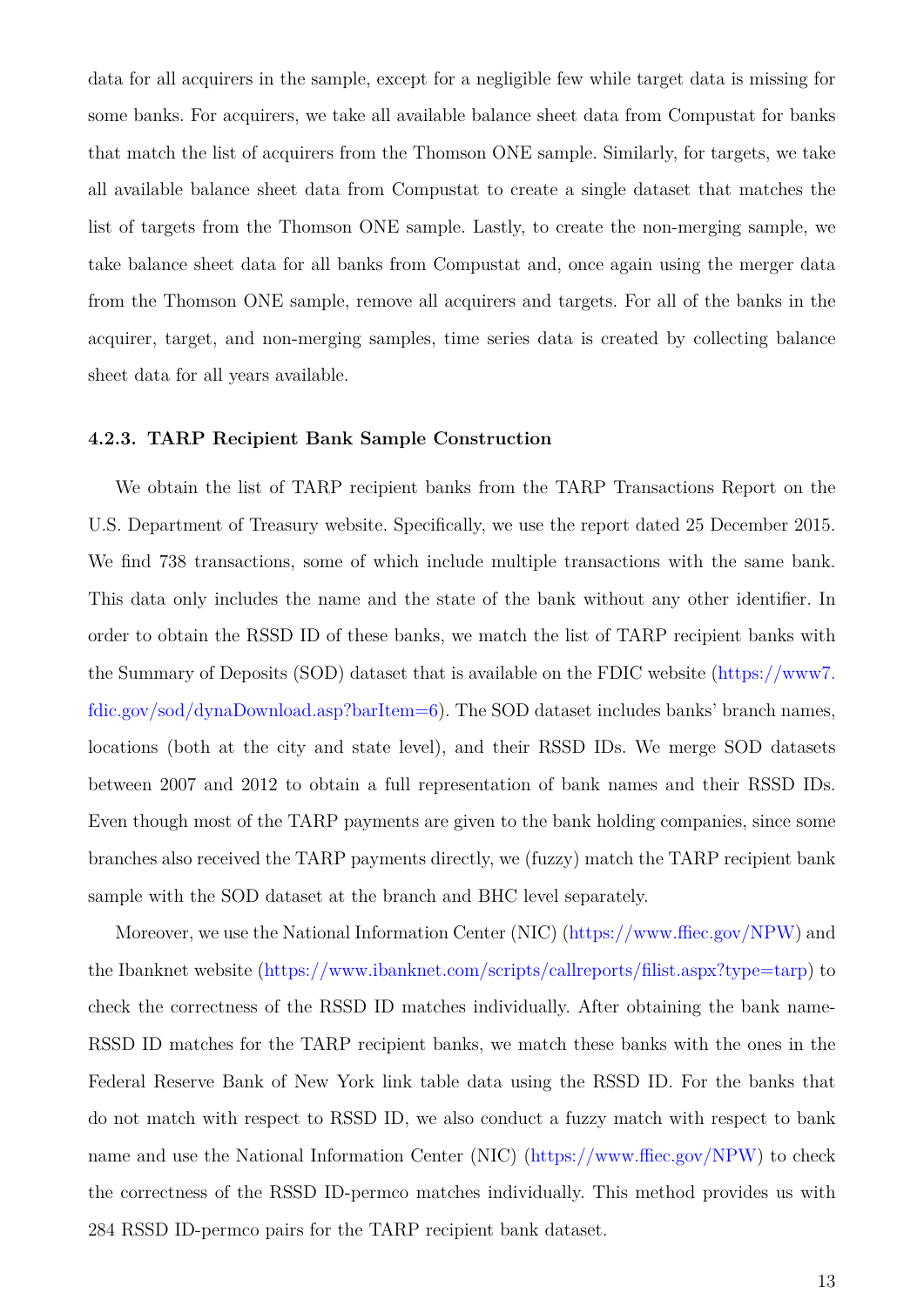## **4.3. Summary Statistics for the Explanatory Variables**

Table 2 shows the mean values of these explanatory variables for the acquirers, targets, and non-merging banks respectively. Comparing these different samples, we find that acquirers on average tended to be larger and more profitable as measured by ROA, with fewer non-performing loans, lower operating expenses, lower liquidity, higher tangibility, lower loans, lower leverage, and a higher non-interest income ratio than the non-merging banks. Meanwhile, targets on average were smaller in size than the acquirers, had lower tier-1 capital, higher non-performing loans and operating expenses, lower tangibility, and higher leverage, signaling that subpar performance may be an important characteristic in merger targets.

| Table 2: SUMMARY STATISTICS    |             |       |       |  |  |  |  |  |
|--------------------------------|-------------|-------|-------|--|--|--|--|--|
|                                | Non-merging |       |       |  |  |  |  |  |
| Tier 1 Capital                 | 11.82       | 11.33 | 11.92 |  |  |  |  |  |
| Non-performing Loans           | 0.79        | 1.00  | 1.28  |  |  |  |  |  |
| <b>Operating Expense Ratio</b> | 4.34        | 4.58  | 4.52  |  |  |  |  |  |
| <b>ROA</b>                     | 0.99        | 0.74  | 0.69  |  |  |  |  |  |
| Liquidity                      | 5.15        | 5.35  | 5.58  |  |  |  |  |  |
| Sensitivity to Market Risk     | 1.13        | 0.86  | 1.00  |  |  |  |  |  |
| <b>Bank Size</b>               | 7.96        | 6.90  | 7.11  |  |  |  |  |  |
| Tangibility                    | 1.60        | 1.48  | 1.58  |  |  |  |  |  |
| Loans Ratio                    | 64.60       | 64.78 | 65.46 |  |  |  |  |  |
| Book Leverage                  | 12.35       | 12.69 | 12.57 |  |  |  |  |  |

This table shows the mean values for the explanatory variables with respect to acquirers, targets, and non-merging banks, respectively.

# **5. Empirical Analysis**

This section examines the determinants of bank mergers in three dimensions. Namely, we compare the mergers with respect to 1) crisis versus stable periods, 2) whether they received any government support, and 3) pre- and post-crisis.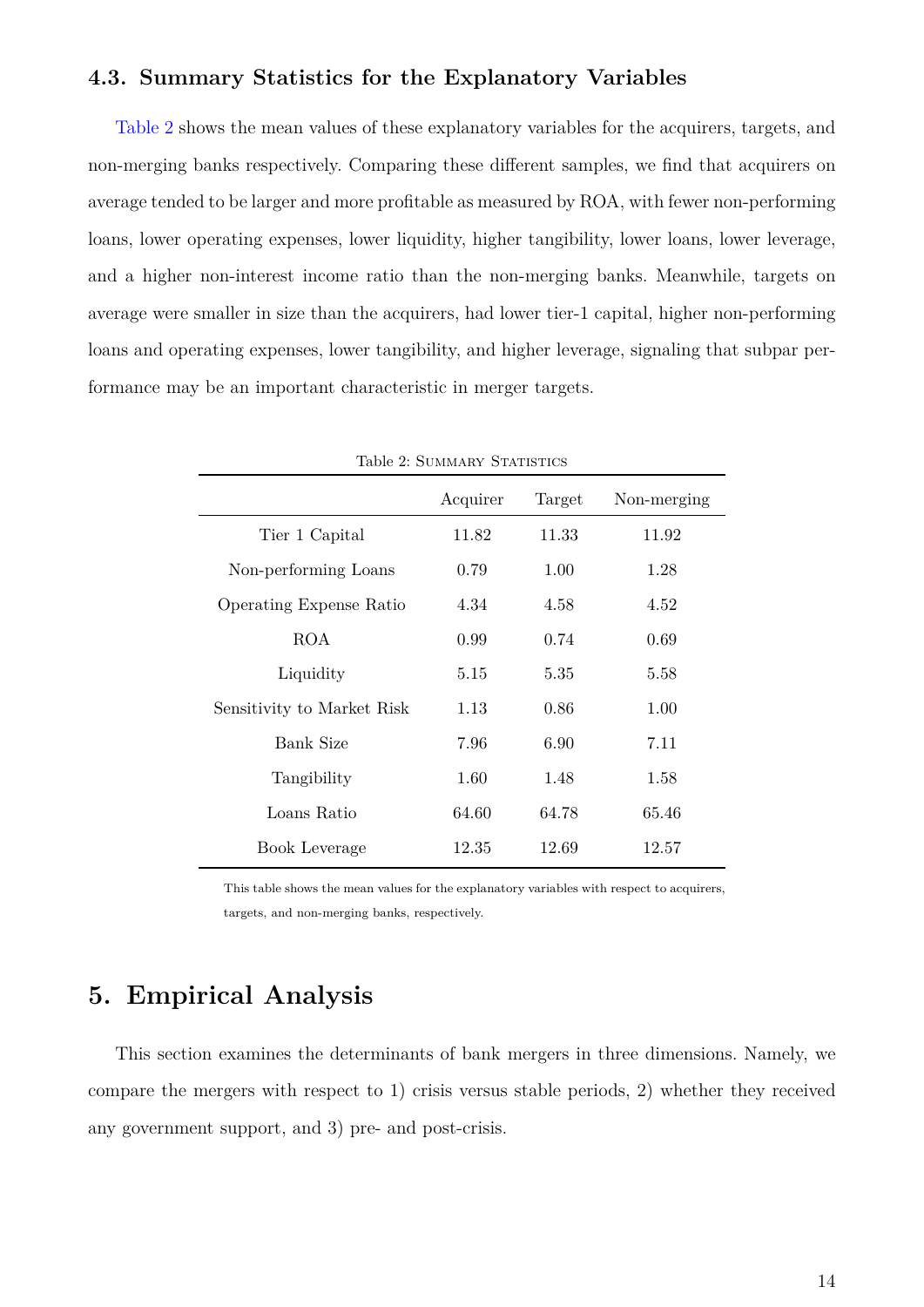## **5.1. Determinants of Mergers During the Crisis**

Table 3 reports the results of a logistic regression to identify the key determinants of whether a bank will participate in a merger either as an acquirer or a target. The first column of each panel shows the results for the mergers that took place during the stable periods (i.e., 1995-2006 and 2011-2019). The second column shows the results for the mergers that took place during the crisis, while the third column combines these two subgroups and shows the results in the overall sample. The independent variables include the CAMELS variables as well as other important balance sheet characteristics commonly used in the literature. All results are reported in logodds ratio; therefore, any positive coefficient implies that the variable increases the likelihood of being in a merger, and any negative coefficient would imply the opposite. Furthermore, in the third column of each panel, we include crisis interaction variables to capture the differences between the two subgroups. If the coefficient of a variable has the same sign with its crisis interaction, this variable had a pronounced impact on the likelihood of mergers during the crisis.7

#### **5.1.1. Acquirers**

In the first column, starting with the CAMELS, we find that tier 1 capital increases the likelihood of being an acquirer during stable periods. This finding is in line with the existing literature since a bank's proportion of capitalization is generally interpreted as a reflection of past performance and itself an index of managerial ability or efficiency (Wheelock and Wilson (2000)). Meanwhile, banks with higher non-performing loans, operating expense, and liquidity ratios are less likely to be acquirers. The increase in non-performing loans is an important indicator of a lack of financial soundness. A higher operating expense ratio implies managerial inefficiency. Lastly, too much liquidity indicates poor asset allocation and reduces the probability of being an acquirer.

Regarding the other variables, we find that bank size, tangibility, and loans ratio increase the likelihood of being an acquirer, while book leverage decreases it. Larger banks being more likely to become acquirers is a common finding in the literature. Typically, banks with a greater tangibility are regarded as healthier in general and thus can more easily borrow because they can offer their property, plant, and equipment as collateral on the loans. A higher loans ratio

<sup>7</sup>To analyze any multicollinearity problems, we report piece-wise correlation coefficients in Table 7. The absolute values of the correlation coefficients between explanatory variables are less than 0.5 except for the operating expense ratio and ROA, which is equal to -0.53.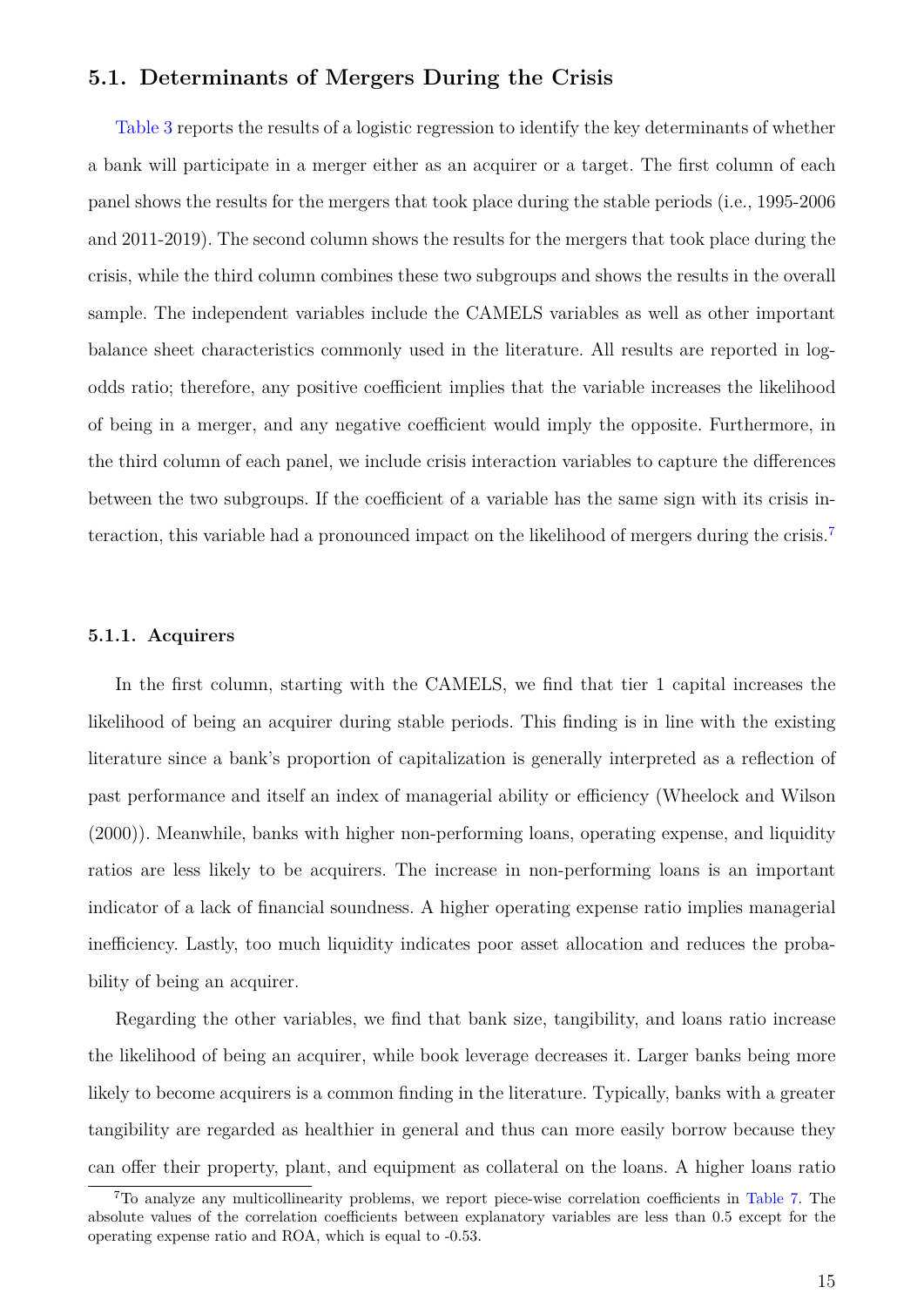demonstrates that a bank is engaged in more traditional forms of banking activities and itself is indicative of the owner's ability to earn profits (Wheelock & Wilson (2004)). This interpretation implies that banks more involved with core banking activities generally tended to be acquirers.

Considering the second column, regarding the CAMELS, we find that non-performing loans decrease the likelihood of an acquirer during the crisis. Unlike the stable period, during the crisis, the coefficient of ROA is also significant, which implies that profitability is an important determinant for an acquirer during periods of financial distress. The other variables, bank size and tangibility, increase the likelihood of being an acquirer while the book leverage ratio decreases it during the crisis.

Considering the interaction variables in the third column, which summarize the significance of the difference between stable and crisis periods, we find that the coefficients of the crisis interaction variables for ROA, non-performing loans, and book leverage are all significant and have the same sign with the coefficients of the actual variables. This finding implies that these variables have a distinctly stronger impact during the crisis. Namely, acquirers during the crisis were more profitable with higher ROA, had better loan quality, and had lower debt than the stable period counterparts.

#### **5.1.2. Target**

In the first column of Panel B, the only significant coefficient is tier-1 capital. This finding implies that the likelihood that a bank will be acquired during the stable periods is higher for banks with a lower tier-1 capital ratio. The negative relationship between tier-1 capital and the prospects for being acquired is quite a common finding in the literature (Wheelock  $\&$ Wilson (2000)). Therefore, a low tier-1 capital ratio indicates to potential acquirers that greater performance gains are likely if the bank is acquired.

Conversely, banks with higher capital ratios were less likely to be acquired due to the perception that there was no room for said gains. In the second column, together with tier-1 capital, non-performing loans also decrease the probability of being a target during the crisis periods, implying that lower tier-1 capital and better loan quality increase the likelihood of being a target during the crisis. Moreover, the coefficient for the crisis interaction with the non-performing loans is negative and significant, implying that banks that were targets during the crisis had distinctly better loan quality than their stable period counterparts.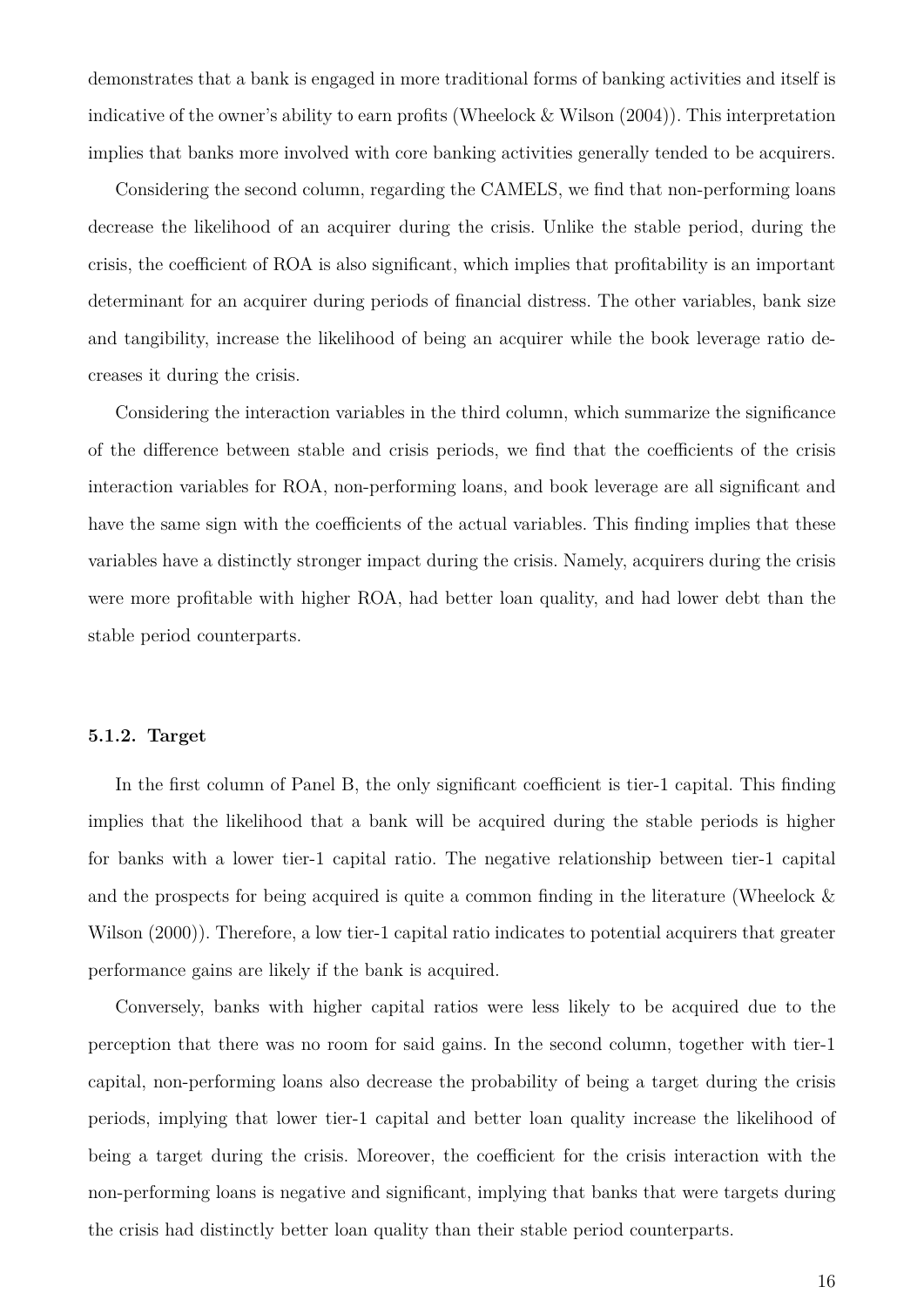| 0. Doublic Requestion Resource For the Hogonian and the Tanguli (Stable Vences Choic |                                           | Acquirer                                  |                                                | Target                                                |                                                |                                                  |  |  |
|--------------------------------------------------------------------------------------|-------------------------------------------|-------------------------------------------|------------------------------------------------|-------------------------------------------------------|------------------------------------------------|--------------------------------------------------|--|--|
|                                                                                      | <b>Stable Periods</b>                     | Crisis                                    |                                                | Whole Sample Stable Periods<br>Crisis<br>Whole Sample |                                                |                                                  |  |  |
| <b>CAMELS</b>                                                                        |                                           |                                           |                                                |                                                       |                                                |                                                  |  |  |
| Tier 1 Capital                                                                       | $0.0222***$<br>(0.005)                    | $-0.00887$<br>(0.765)                     | $0.0222***$<br>(0.005)                         | $-0.0321**$<br>(0.019)                                | $-0.0788*$<br>(0.097)                          | $-0.0321**$<br>(0.019)                           |  |  |
| Non-performing Loans                                                                 | $-0.0696*$<br>(0.096)                     | $-0.295**$<br>(0.025)                     | $-0.0696*$<br>(0.096)                          | 0.00114<br>(0.967)                                    | $-0.273**$<br>(0.019)                          | 0.00114<br>(0.967)                               |  |  |
| Operating Expense Ratio                                                              | $-0.205***$<br>(0.001)                    | $-0.0834$<br>(0.565)                      | $-0.205***$<br>(0.001)                         | $-0.0432$<br>(0.207)                                  | 0.0493<br>(0.764)                              | $-0.0432$<br>(0.207)                             |  |  |
| <b>ROA</b>                                                                           | 0.0899<br>(0.120)                         | $0.423***$<br>(0.005)                     | 0.0899<br>(0.120)                              | $\substack{+0.0438\\(0.532)}$                         | $-0.149$<br>$(0.122)$                          | $\substack{+0.0438\\ (0.532)}$                   |  |  |
| Liquidity                                                                            | $-0.0549***$<br>(0.000)                   | $-0.0353$<br>(0.171)                      | $-0.0549***$<br>(0.000)                        | $-0.0192$<br>(0.135)                                  | $-0.0215$<br>(0.562)                           | $-0.0192$<br>(0.135)                             |  |  |
| Sensitivity to Market Risk                                                           | 0.0541<br>(0.292)                         | $-0.129$<br>(0.383)                       | 0.0541<br>(0.292)                              | $-0.116$<br>(0.103)                                   | $-0.119$<br>(0.351)                            | $-0.116$<br>(0.103)                              |  |  |
| Other Variables                                                                      |                                           |                                           |                                                |                                                       |                                                |                                                  |  |  |
| <b>Bank Size</b>                                                                     | $0.375***$<br>(0.000)                     | $0.439***$<br>(0.000)                     | $0.375***$<br>(0.000)                          | $-0.0529$<br>$(0.157)$                                | 0.0196<br>(0.867)                              | $-0.0529$<br>$(0.157)$                           |  |  |
| Tangibility                                                                          | $0.197***$<br>(0.000)                     | $0.192*$<br>(0.065)                       | $0.197***$<br>(0.000)                          | $-0.109$<br>(0.129)                                   | $-0.0930$<br>(0.554)                           | $-0.109$<br>(0.129)                              |  |  |
| Loans Ratio                                                                          | $0.00689**$<br>(0.037)                    | 0.0117<br>(0.166)                         | $0.00689**$<br>(0.037)                         | $-0.00498$<br>$(0.197)$                               | $0.00378$<br>$(0.707)$                         | $-0.00498$<br>$(0.197)$                          |  |  |
| Book Leverage                                                                        | $-0.0160***$<br>(0.001)                   | $-0.0386***$<br>(0.001)                   | $-0.0160***$<br>(0.001)                        | $-0.00560$<br>(0.334)                                 | $-0.0159$<br>(0.287)                           | $-0.00560$<br>(0.334)                            |  |  |
| Crisis                                                                               |                                           |                                           | $\frac{-1.905}{(0.117)}$                       |                                                       |                                                | $\frac{-1.055}{(0.557)}$                         |  |  |
| Crisis x Bank Size                                                                   |                                           |                                           | (0.0638)                                       |                                                       |                                                | $\begin{array}{c} 0.0724 \\ (0.550) \end{array}$ |  |  |
| Crisis x Tier 1 Capital                                                              |                                           |                                           | $-0.0311$<br>(0.305)                           |                                                       |                                                | $-0.0467$<br>(0.342)                             |  |  |
| Crisis x Non-performing Loans                                                        |                                           |                                           | $-0.225*$<br>(0.098)                           |                                                       |                                                | $-0.274**$<br>(0.022)                            |  |  |
| Crisis x Operating Expense Ratio                                                     |                                           |                                           | 0.122<br>(0.451)                               |                                                       |                                                | 0.0924<br>(0.582)                                |  |  |
| Crisis x ROA                                                                         |                                           |                                           | $0.333**$<br>(0.032)                           |                                                       |                                                | $-0.105$<br>(0.379)                              |  |  |
| Crisis x Liquidity                                                                   |                                           |                                           | 0.0196<br>(0.420)                              |                                                       |                                                | $-0.00231$<br>(0.953)                            |  |  |
| Crisis x Tangibility                                                                 |                                           |                                           | $-0.00552$<br>(0.957)                          |                                                       |                                                | 0.0160<br>(0.926)                                |  |  |
| Crisis x Loans Ratio                                                                 |                                           |                                           | 0.00484<br>(0.562)                             |                                                       |                                                | 0.00875<br>(0.410)                               |  |  |
| Crisis x Book Leverage                                                               |                                           |                                           | $-0.0225*$<br>(0.050)                          |                                                       |                                                | $-0.0103$<br>(0.516)                             |  |  |
| Crisis x Sensitivity to Market Risk                                                  |                                           |                                           | $-0.183$<br>(0.239)                            |                                                       |                                                | $-0.00221$<br>(0.988)                            |  |  |
| Constant                                                                             | $-3.599***$<br>(0.000)                    | $-5.384***$<br>(0.000)                    | $-3.599***$<br>(0.000)                         | $\binom{-1.258^{**}}{(0.012)}$                        | $\frac{-1.923}{(0.262)}$                       | $-1.258**$<br>(0.012)                            |  |  |
| Year Fixed Effects<br>Rank Fixed Effects<br>Pseudo $\mathbb{R}^2$                    | Yes<br>$\chi_{200}^{\text{Yes}}$<br>0.071 | Ҳes<br>$\frac{\text{Yes}}{2095}$<br>0.128 | $Y_{\text{es}}^{\text{S}}$<br>$12295$<br>0.087 | $Y_{\rm{es}}^{\rm{S}}$<br>9165<br>0.018               | $\mathop{\mathrm{Yes}}\limits_{2003}$<br>0.053 | ¥еs<br>$\rm Yes$<br>11168<br>0.028               |  |  |

This table shows the logistic regression results for the acquirers (targets). The dependent variable is equal to 1 if the bank is an acquirer (target) for the given year and is equal to 0 otherwise. The crisis dummy is equal to 1 if the merger has taken place between years 2007 and 2010. Year fixed effects are included. Robust standard errors clustered by bank are in parentheses. \*  $p < 0.1$ , \*\*  $p < 0.05$ , \*\*\*  $p <$ 0.01.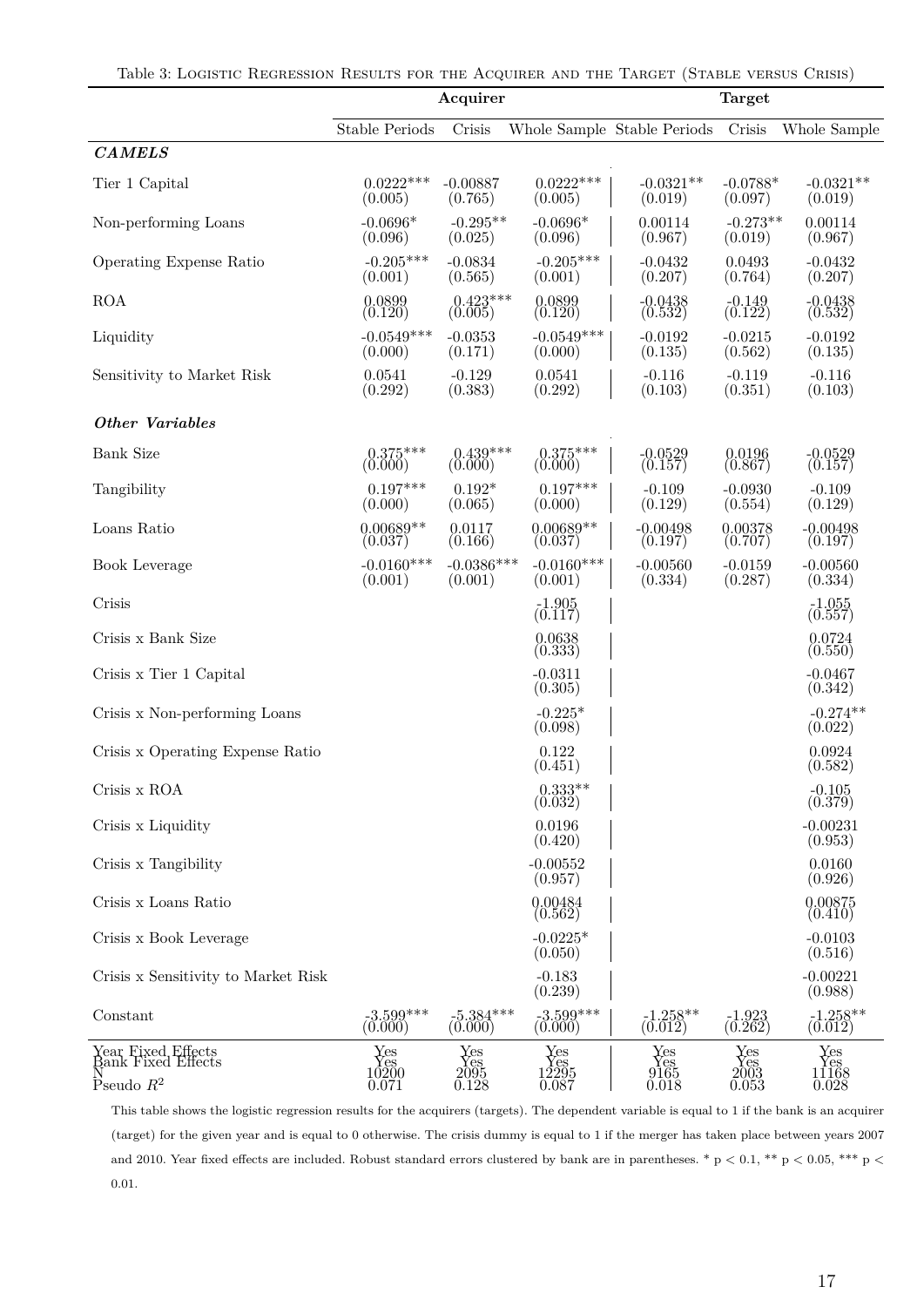## **5.2. Determinants of Mergers with Respect to Government Support**

Focusing on the crisis period only, we examine whether receiving government support has any effect on merger determinants. Specifically, we analyze the determinants of the mergers that involve banks that received TARP funds. Table 4 and Table 5 show the results with respect to banks that received the TARP funds and those that did not. In Table 4 the dummy variable for TARP is equal to 1 for all banks that received the payment irrespective of its timing. Meanwhile, in Table 5, the TARP<sub>*post*</sub> variable is equal to 1 only after the TARP fund is received. The first specification is to capture whether there are any characteristic differences for banks that are chosen to receive those funds, while in the second specification, we explore the effect of the additional liquidity that the TARP funds provide.

#### **5.2.1. Acquirer**

In Table 4, the first column shows that during the crisis period, for banks that did not receive the TARP funds, among CAMELS variables, non-performing loans decrease the likelihood of being an acquirer. Moreover, considering the other variables, the book leverage decreases the likelihood of being an acquirer, while the bank size increases this probability. The second column shows that for banks that did receive TARP funds, similar to the non-TARP case, book leverage decreases the likelihood of being an acquirer, and bank size increases this likelihood. However, this time, non-performing loans do not have a distinct effect on the likelihood of being an acquirer, implying that among TARP banks, non-performing loans do not affect the likelihood of being an acquirer. Moreover, different from the non-TARP case, ROA is significantly positive, and sensitivity to market risk is significantly negative. This implies that among TARP banks, acquirers are more likely to be profitable and are less sensitive to market risk with regard to non-interest income. Considering the interaction terms in column three, we see that the coefficients of non-performing loans, ROA, and sensitivity to market risk are significant. In the non-TARP sample, the non-performing loans ratio has a negative coefficient while its interaction term with the TARP dummy is positive, making the overall effect insignificant for the TARP banks. In addition, the coefficient of sensitivity to market risk is significantly negative for the TARP banks, which implies that this variable has a more distinct negative effect on the TARP banks' probability of being an acquirer. Lastly, the positive coefficient of the interaction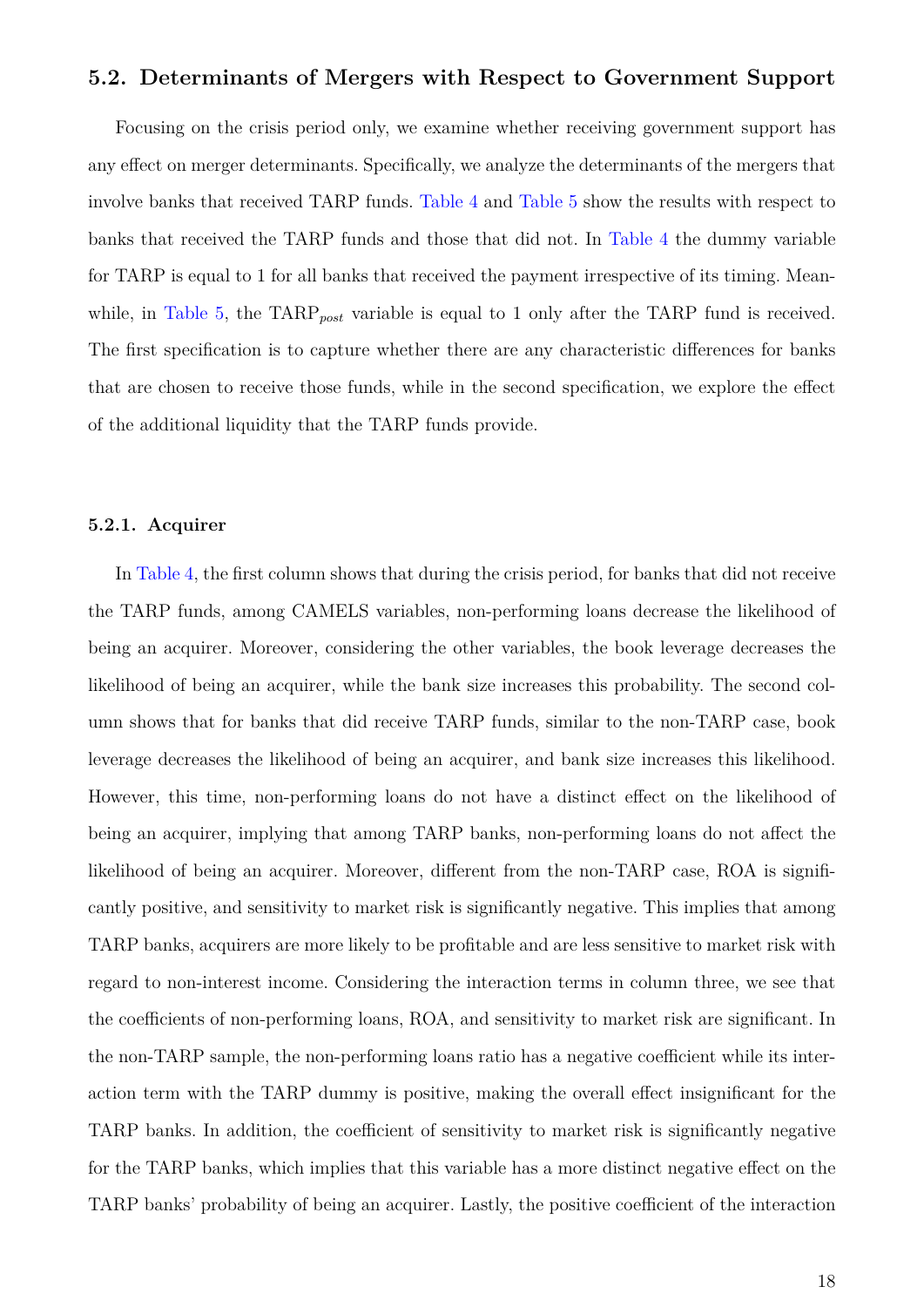variable with ROA implies that in the overall sample, TARP banks with higher probability are more likely to become acquirers. This implies that as compared to the non-TARP acquirers, TARP recipient acquirers tend to have higher ROA and lower total non-interest income.

Considering the first column of Table 5, the results are similar to the previous case where non-performing loans and book leverage ratio decreases the likelihood of being an acquirer while bank size increases it. Different from Table 4, loan ratio also increases the probability of a bank becoming an acquirer while the operating expense ratio decreases it. The second column shows that the results are similar to the previous case, with the exception that the coefficient of the book leverage is not significant anymore while the coefficient of the operating expense ratio is significant and positive. The rationale for the positive coefficient for the operating expenses is that in our sample, TARP banks that were acquirers received larger funds from the government, and as discussed in Harris et al. (2012), operational costs may increase due to a decline in asset quality and profitability caused by aggressive banking practices. Moreover, the efforts to comply with the TARP requirements may also increase operating costs. Considering the second column, together with the interaction terms in the third column, among TARP banks, acquirers tend to have higher profitability, higher operating expense ratio, and lower sensitivity to the market risk, which is proxied by the non-interest income. Lastly, the interaction term for the loans ratio is negative and significant, implying that among non-TARP banks, the loans ratio increases the probability of being an acquirer, while this effect disappears for the TARP banks.

#### **5.2.2. Target**

The Panel B of Table 4 and Table 5 shows the results for the targets. The first column shows that the tier-1 capital and non-performing loans reduce the probability of being a target among non-TARP banks, while in the TARP-recipient bank subsample, the coefficient of the tier-1 capital is positive and significant, implying that better-capitalized banks are more likely to become targets among the TARP-recipient banks. Lastly, in the third column, the interaction term of the tier-1 capital is positive and significant, explaining the positive coefficient of tier-1 capital in the second column. Panel B of Table 5 shows that the results are similar to the previous TARP bank specification.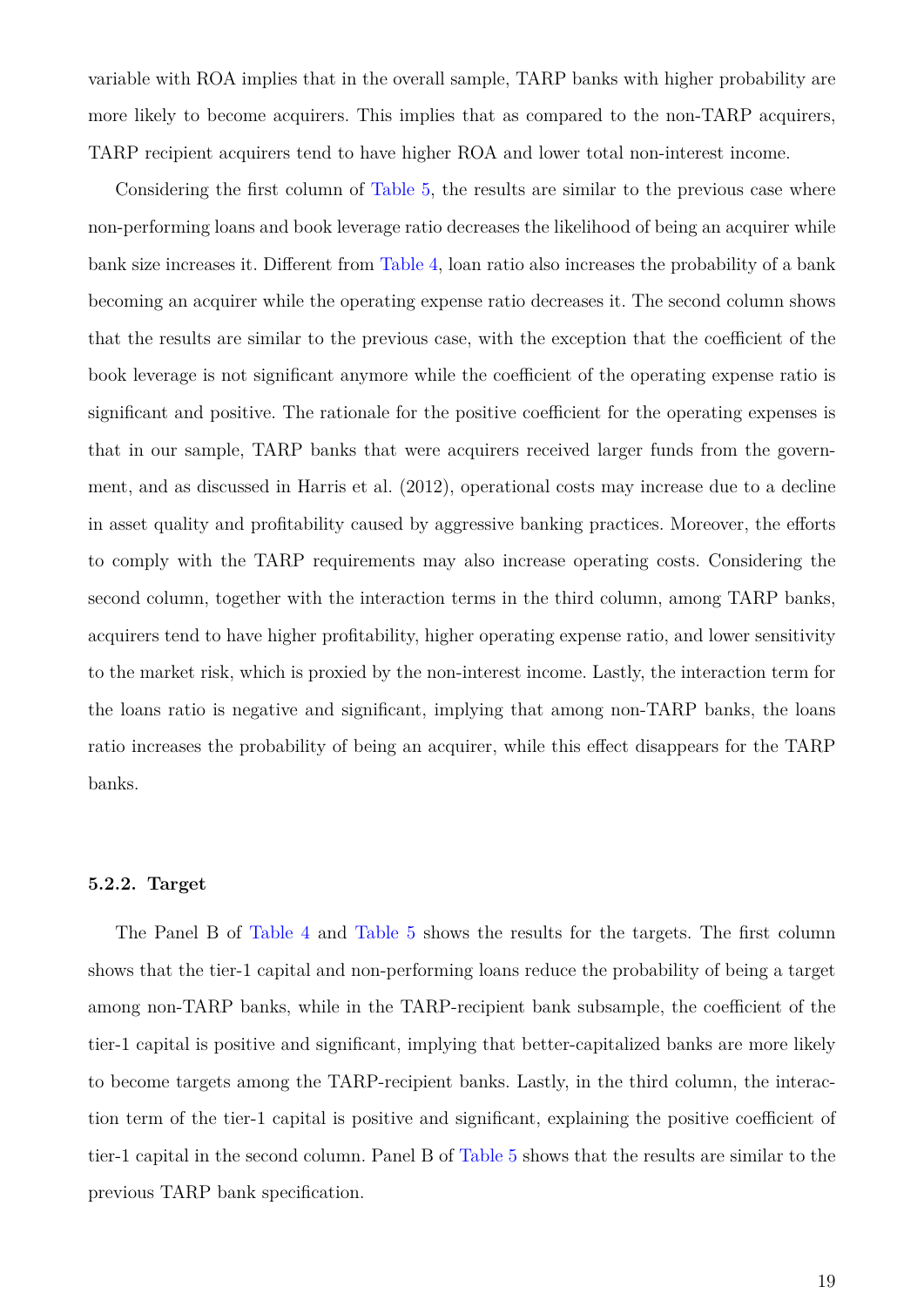|                                                          |                                                  | ALL IARF RECIPIENT DANKS                          |                                                |                                                             |                                                                            |                                                                         |  |
|----------------------------------------------------------|--------------------------------------------------|---------------------------------------------------|------------------------------------------------|-------------------------------------------------------------|----------------------------------------------------------------------------|-------------------------------------------------------------------------|--|
|                                                          |                                                  | Acquirer                                          |                                                |                                                             | Target                                                                     |                                                                         |  |
|                                                          | Non-TARP                                         | <b>TARP</b>                                       | Whole Crisis<br>Sample                         | Non-TARP                                                    | <b>TARP</b>                                                                | Whole Crisis<br>Sample                                                  |  |
| <b>CAMELS</b>                                            |                                                  |                                                   |                                                |                                                             |                                                                            |                                                                         |  |
| Tier 1 Capital                                           | 0.0220<br>(0.412)                                | $-0.0349$<br>(0.653)                              | 0.0220<br>(0.412)                              | $-0.114**$<br>(0.012)                                       | $0.259**$<br>(0.037)                                                       | $-0.114**$<br>(0.012)                                                   |  |
| Non-performing Loans                                     | $-0.455***$<br>(0.009)                           | $-0.0427$<br>(0.802)                              | $-0.455***$<br>(0.009)                         | $-0.342**$<br>(0.019)                                       | $-0.0786$<br>(0.669)                                                       | $-0.342**$<br>(0.019)                                                   |  |
| Operating Expense Ratio                                  | $-0.199$<br>(0.380)                              | 0.0616<br>(0.757)                                 | $-0.199$<br>(0.380)                            | 0.130<br>(0.413)                                            | $-0.341$<br>(0.657)                                                        | 0.130<br>(0.412)                                                        |  |
| <b>ROA</b>                                               | 0.135<br>(0.338)                                 | $0.709***$<br>(0.003)                             | [0.135]<br>(0.338)                             | $-0.0460$<br>(0.604)                                        | $-0.712$<br>(0.192)                                                        | $-0.0460$<br>(0.604)                                                    |  |
| Liquidity                                                | $-0.0107$<br>(0.761)                             | $-0.0486$<br>(0.262)                              | $-0.0107$<br>(0.760)                           | -0.0473<br>(0.305)                                          | 0.0287<br>(0.635)                                                          | $-0.0473$<br>(0.305)                                                    |  |
| Sensitivity to Market Risk                               | 0.131<br>(0.365)                                 | $-0.383*$<br>(0.074)                              | 0.131<br>(0.365)                               | $-0.113$<br>(0.396)                                         | $-0.0121$<br>(0.976)                                                       | $-0.113$<br>(0.396)                                                     |  |
| Other Variables                                          |                                                  |                                                   |                                                |                                                             |                                                                            |                                                                         |  |
| <b>Bank Size</b>                                         | $0.460***$<br>(0.000)                            | $0.423***$<br>(0.000)                             | $0.460***$<br>(0.000)                          | $\left( \begin{matrix} 0.139 \\ 0.225 \end{matrix} \right)$ | $\begin{array}{c} 0.0833 \\ 0.842 \end{array}$                             | $\left(0.139\atop 0.225\right)$                                         |  |
| Tangibility                                              | 0.0981<br>(0.488)                                | 0.208<br>(0.182)                                  | 0.0981<br>(0.487)                              | $-0.0422$<br>(0.796)                                        | $-1.123$<br>(0.202)                                                        | $-0.0422$<br>(0.796)                                                    |  |
| Loans Ratio                                              | $\begin{array}{c} 0.0163 \\ (0.126) \end{array}$ | 0,000371<br>(0.983)                               | $\begin{array}{c} 0.0163 \\ 0.126 \end{array}$ | $0.00795$<br>$(0.414)$                                      | $\begin{array}{c} 0.0196 \\ (0.197) \end{array}$                           | $\begin{array}{c} 0.00795 \\ (0.414) \end{array}$                       |  |
| Book Leverage                                            | $-0.0361**$<br>(0.012)                           | $-0.0421**$<br>(0.032)                            | $-0.0361**$<br>(0.012)                         | $-0.0255$<br>(0.108)                                        | $-0.00743$<br>(0.895)                                                      | $-0.0255$<br>(0.108)                                                    |  |
| <b>TARP</b>                                              |                                                  |                                                   | $\frac{1.569}{(0.596)}$                        |                                                             |                                                                            | $\frac{-4.410}{(0.502)}$                                                |  |
| TARP x Tier-1 Capital                                    |                                                  |                                                   | $-0.0569$<br>(0.488)                           |                                                             |                                                                            | $0.372***$<br>(0.005)                                                   |  |
| TARP x Non-performing Loans                              |                                                  |                                                   | $0.413*$<br>(0.090)                            |                                                             |                                                                            | 0.263<br>(0.261)                                                        |  |
| TARP x Operating Expense Ratio                           |                                                  |                                                   | 0.260<br>(0.387)                               |                                                             |                                                                            | $-0.471$<br>(0.548)                                                     |  |
| TARP x ROA                                               |                                                  |                                                   | $0.573**$<br>(0.038)                           |                                                             |                                                                            | -0.666<br>(0.228)                                                       |  |
| TARP x Liquidity                                         |                                                  |                                                   | $-0.0379$<br>(0.495)                           |                                                             |                                                                            | 0.0760<br>(0.317)                                                       |  |
| TARP x Sensitivity to Market Risk                        |                                                  |                                                   | $-0.515**$<br>(0.046)                          |                                                             |                                                                            | 0.101<br>(0.809)                                                        |  |
| TARP x Bank Size                                         |                                                  |                                                   | $-0.0363$<br>$(0.791)$                         |                                                             |                                                                            | $-0.0560$<br>$(0.897)$                                                  |  |
| TARP x Tangibility                                       |                                                  |                                                   | 0.110<br>(0.601)                               |                                                             |                                                                            | $-1.081$<br>(0.226)                                                     |  |
| TARP x Loans Ratio                                       |                                                  |                                                   | $-0.0159$<br>$(0.425)$                         |                                                             |                                                                            | $\begin{smallmatrix} 0.0117\\ 0.518 \end{smallmatrix}$                  |  |
| TARP x Book Leverage                                     |                                                  |                                                   | $-0.00607$<br>(0.803)                          |                                                             |                                                                            | 0.0180<br>(0.757)                                                       |  |
| Constant                                                 | $-6.075***$<br>(0.000)                           | $-4.506*$<br>(0.077)                              | $-6.075***$<br>(0.000)                         | $\frac{-2.441}{(0.128)}$                                    | $\frac{-7.185}{(0.260)}$                                                   | $\frac{-2.441}{(0.128)}$                                                |  |
| Year Fixed Effects<br>Rank Fixed Effects<br>Pseudo $R^2$ | $\mathop{\mathrm{Yes}}\limits_{1160}$<br>0.129   | $\substack{\text{Yes}\ \text{Yes}\ 935}$<br>0.149 | Yes<br>$\chi_{095}$<br>0.150                   | $\mathop{\mathrm{Yes}}\limits_{1149}$<br>0.076              | $\begin{array}{c}\text{Yes}\\ \text{Yes}\\ \text{446}\end{array}$<br>0.173 | $\begin{array}{c}\text{Yes} \\ \text{Yes} \\ 1595 \end{array}$<br>0.113 |  |

Table 4: Logistic Regression Results for the Acquirer and the Target (Non-TARP versus TARP) ALL TARP RECIPIENT BANKS

This table shows the logistic regression results for the acquirers (targets). The dependent variable is equal to 1 if the bank is an acquirer (target) for the given year and is equal to 0 otherwise. The TARP dummy is equal to 1 if the bank has received any TARP funds. Year fixed effects are included. Robust standard errors clustered by bank are in parentheses.  $*$  p < 0.1,  $**$  $p < 0.05$ , \*\*\*  $p < 0.01$ .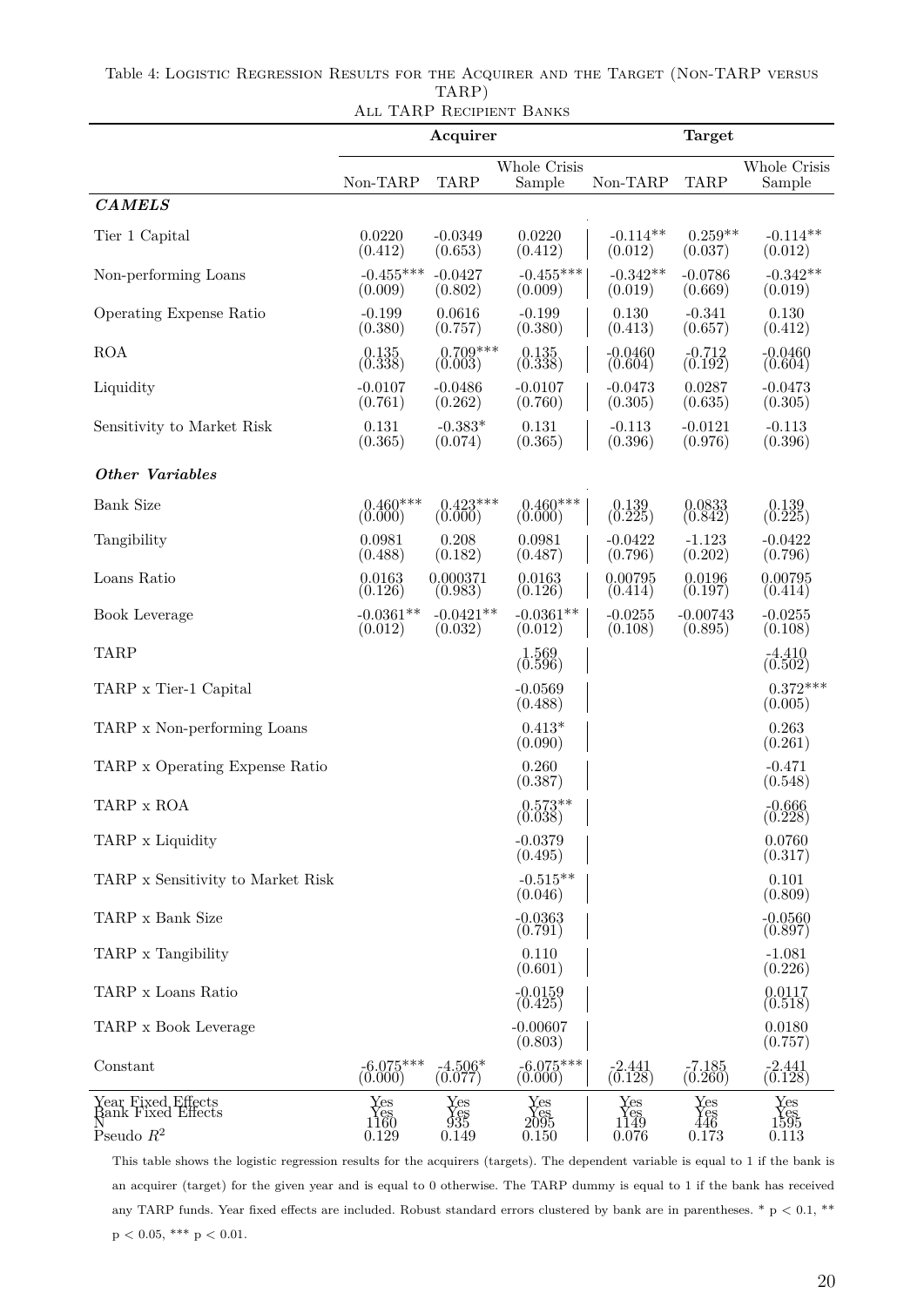|                                                   |                                               | Acquirer                |                               | <b>Target</b>                                                         |                       |                          |  |
|---------------------------------------------------|-----------------------------------------------|-------------------------|-------------------------------|-----------------------------------------------------------------------|-----------------------|--------------------------|--|
|                                                   | Non-TARP <sub>post</sub> TARP <sub>post</sub> |                         | Whole Crisis<br>Sample        | Non-TARP $_{post}$ TARP $_{post}$                                     |                       | Whole Crisis<br>Sample   |  |
| CAMELS                                            |                                               |                         |                               |                                                                       |                       |                          |  |
| Tier 1 Capital                                    | 0.0160<br>(0.572)                             | $-0.175$<br>(0.195)     | 0.0160<br>(0.572)             | $-0.0968**$<br>(0.040)                                                | $0.266**$<br>(0.035)  | $-0.0968**$<br>(0.040)   |  |
| Non-performing Loans                              | $-0.322**$<br>(0.021)                         | $-0.112$<br>(0.626)     | $-0.322**$<br>(0.021)         | $-0.295**$<br>(0.031)                                                 | $-0.0827$<br>(0.632)  | $-0.295**$<br>(0.031)    |  |
| Operating Expense Ratio                           | $-0.277*$<br>(0.095)                          | $0.585*$<br>(0.063)     | $-0.277*$<br>(0.095)          | 0.104<br>(0.503)                                                      | $-0.339$<br>(0.659)   | 0.104<br>(0.503)         |  |
| ROA                                               | $\big(0.222 \atop 0.154\big)$                 | $1.175***$<br>(0.001)   | $\big(0.222 \atop 0.154\big)$ | $\left( \begin{smallmatrix} 0.0661 \ 0.434 \end{smallmatrix} \right)$ | $-0.711$<br>(0.191)   | $-0.0661$<br>(0.434)     |  |
| Liquidity                                         | $-0.0458$<br>(0.148)                          | $-0.00956$<br>(0.873)   | $-0.0458$<br>(0.148)          | $-0.0428$<br>(0.353)                                                  | 0.0268<br>(0.657)     | $-0.0428$<br>(0.353)     |  |
| Sensitivity to Market Risk                        | 0.0848<br>(0.552)                             | $-0.763***$<br>(0.005)  | 0.0848<br>(0.552)             | $-0.145$<br>(0.262)                                                   | $-0.00499$<br>(0.990) | $-0.145$<br>(0.262)      |  |
| Other Variables                                   |                                               |                         |                               |                                                                       |                       |                          |  |
| Bank Size                                         | $0.468***$<br>(0.000)                         | $0.372***$<br>(0.003)   | $0.468***$<br>(0.000)         | 0.0819<br>(0.505)                                                     | 0.0613<br>(0.881)     | 0.0819<br>(0.505)        |  |
| Tangibility                                       | 0.132<br>(0.251)                              | 0.321<br>(0.156)        | $0.132\,$<br>(0.251)          | $-0.0565$<br>(0.730)                                                  | $-1.071$<br>(0.219)   | $-0.0565$<br>(0.730)     |  |
| Loans Ratio                                       | $0.0234**$<br>(0.013)                         | $-0.0373$<br>(0.153)    | $0.0234**$<br>(0.013)         | 0.00504<br>(0.616)                                                    | 0.0199<br>(0.218)     | 0.00504<br>(0.616)       |  |
| <b>Book Leverage</b>                              | $-0.0453***$<br>(0.000)                       | $-0.0318$<br>(0.272)    | $-0.0453***$<br>(0.000)       | $-0.0206$<br>(0.193)                                                  | $-0.00438$<br>(0.939) | $-0.0206$<br>(0.193)     |  |
| $\mathrm{TARP}_{post}$                            |                                               |                         | 2.097<br>(0.589)              |                                                                       |                       | $-4.822$<br>(0.456)      |  |
| $\text{TARP}_{post}$ x Tier-1 Capital             |                                               |                         | $-0.191$<br>(0.162)           |                                                                       |                       | $0.363***$<br>(0.007)    |  |
| $\text{TARP}_{post}$ x Non-performing Loans       |                                               |                         | 0.210<br>(0.440)              |                                                                       |                       | 0.212<br>(0.335)         |  |
| $\text{TARP}_{post}$ x Operating Expense Ratio    |                                               |                         | $0.863**$<br>(0.012)          |                                                                       |                       | $-0.443$<br>(0.571)      |  |
| TARP <sub>post</sub> x ROA                        |                                               |                         | $0.952**$<br>(0.012)          |                                                                       |                       | $-0.645$<br>(0.240)      |  |
| $\text{TARP}_{post}$ x Liquidity                  |                                               |                         | 0.0363<br>(0.585)             |                                                                       |                       | 0.0695<br>(0.356)        |  |
| $\text{TARP}_{post}$ x Sensitivity to Market Risk |                                               |                         | $-0.847***$<br>(0.003)        |                                                                       |                       | 0.140<br>(0.734)         |  |
| $\text{TARP}_{post}$ x Bank Size                  |                                               |                         | $-0.0960$<br>(0.505)          |                                                                       |                       | $-0.0206$<br>(0.962)     |  |
| $\text{TARP}_{post}$ x Tangibility                |                                               |                         | 0.189<br>(0.440)              |                                                                       |                       | $-1.014$<br>(0.252)      |  |
| $\text{TARP}_{post}$ x Loans Ratio                |                                               |                         | $-0.0608**$<br>(0.029)        |                                                                       |                       | 0.0149<br>(0.427)        |  |
| $\text{TARP}_{post}$ x Book Leverage              |                                               |                         | 0.0135<br>(0.660)             |                                                                       |                       | 0.0163<br>(0.783)        |  |
| Constant                                          | $-5.602***$<br>(0.000)                        | $\binom{-4.331}{0.241}$ | $-5.602***$<br>(0.000)        | $\frac{-2.467}{(0.144)}$                                              | $-5.991$<br>$(0.392)$ | $\frac{-2.467}{(0.144)}$ |  |
| Year Fixed Effects<br>Rank Fixed Effects          | $Yes 1483$                                    | Yes<br>Yes<br>612       | Yes<br>Yes<br>2095            | Yes<br>1417                                                           | Yes<br>Yes<br>364     | Yes<br>1781              |  |
| Pseudo $R^2$                                      | 0.147                                         | 0.113                   | 0.144                         | 0.042                                                                 | 0.160                 | 0.066                    |  |

| Table 5: LOGISTIC REGRESSION RESULTS FOR THE ACQUIRER AND THE TARGET (NON-TARP <sub>post</sub> versus TARP <sub>post</sub> ) |                                         |  |  |
|------------------------------------------------------------------------------------------------------------------------------|-----------------------------------------|--|--|
|                                                                                                                              | BANKS AFTER THEY RECEIVE THE TARP FUNDS |  |  |

This table shows the logistic regression results for the acquirers (targets). The dependent variable is equal to 1 if the bank is an acquirer (target) for the given year and is equal to 0 otherwise. The TARP*post* dummy is equal to 1 after the bank has received any TARP funds. Year fixed effects are included. Robust standard errors clustered by bank are in parentheses. \* p < 0.1, \*\* p < 0.05, \*\*\* p < 0.01.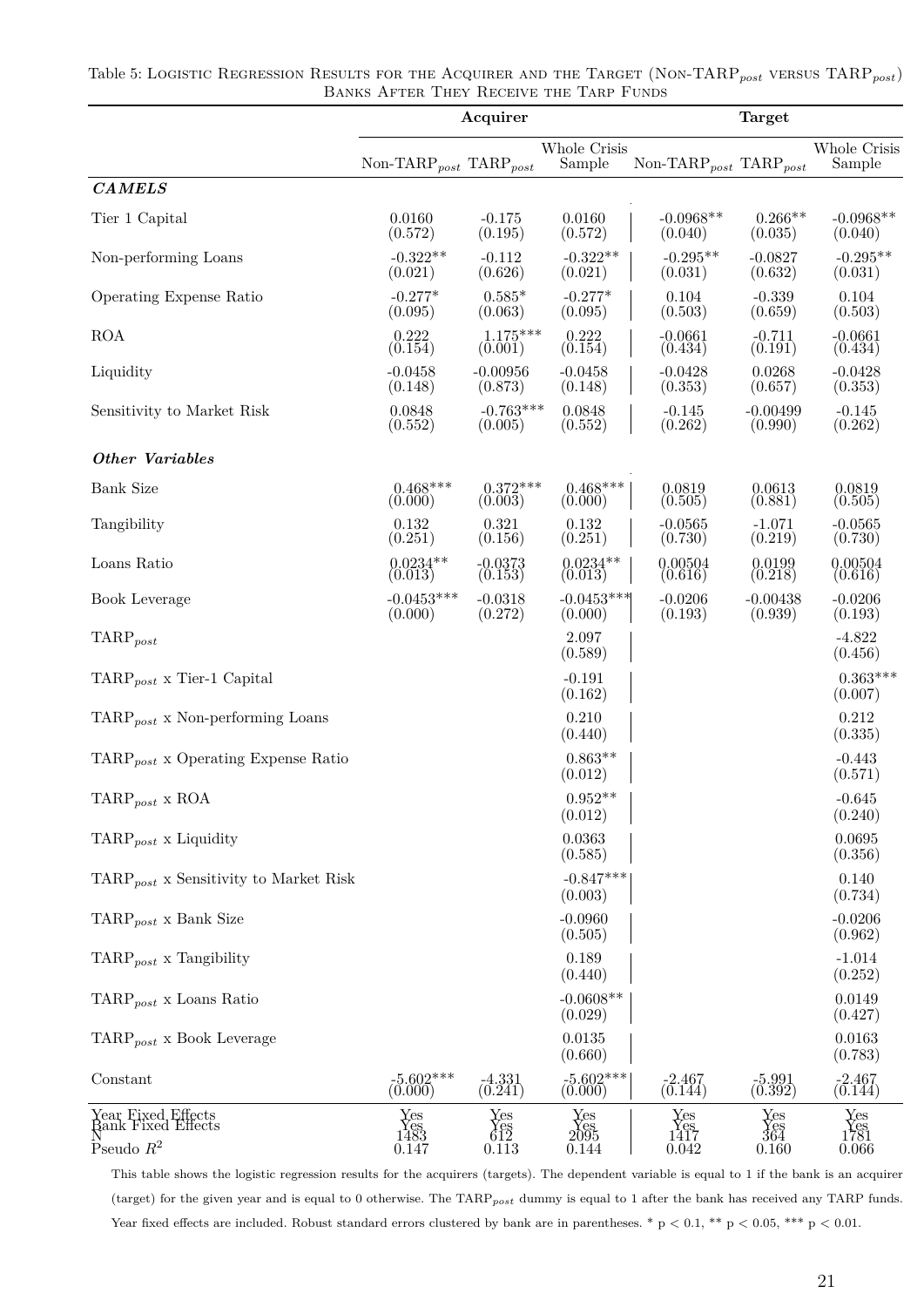## **5.3. Determinants of Mergers with Respect to Pre- and Post-Crisis**

Table 12 illustrates the results within the pre- and post-crisis periods. The post-crisis dummy takes a value of 1 if the observation year is after 2010 and takes a value of 0 if the observation year is before  $2007<sup>8</sup>$ 

#### **5.3.1. Acquirer**

The first column of Panel A shows that among CAMELS variables, tier 1 capital increases the probability of being an acquirer for the pre-crisis period, while non-performing loans, operating expenses, and liquidity decrease it. Moreover, considering the variables other than the CAMELS, bank size, tangibility, and loans ratio increases the probability of being an acquirer while the book leverage ratio decreases it. The second column is in line with the first column except for the non-performing loans and tier-1 capital. This implies that while loan quality and tier-1 capital were an important determinants of being an acquirer in the pre-crisis period, after the crisis, they do not have a significant effect. Considering the post-crisis interaction variables, we find that the interaction term for bank size is negative and significant, implying that bank size has a smaller impact on the likelihood of being an acquirer in the post-crisis period. Moreover, an interaction term for liquidity and book leverage is significant and negative, implying that post-crisis, the negative impact of liquidity and book leverage is more pronounced. Lastly, the positive interaction term for the non-performing loans explains the insignificant coefficient of the non-performing loans during the post-crisis period.

## **5.3.2. Target**

Panel B of Table 12 shows the results for the targets. The first column shows that during the pre-crisis, tangibility is the only factor that reduces the likelihood of being a target. In the second column, bank size and tier-1 capital reduce the probability of being a target in the post-crisis period. Considering the overall sample, the negative interaction term of the bank size shows that bank size significantly reduces the likelihood of being a target during the post-crisis periods.

<sup>8</sup>We exclude the crisis period in our analysis.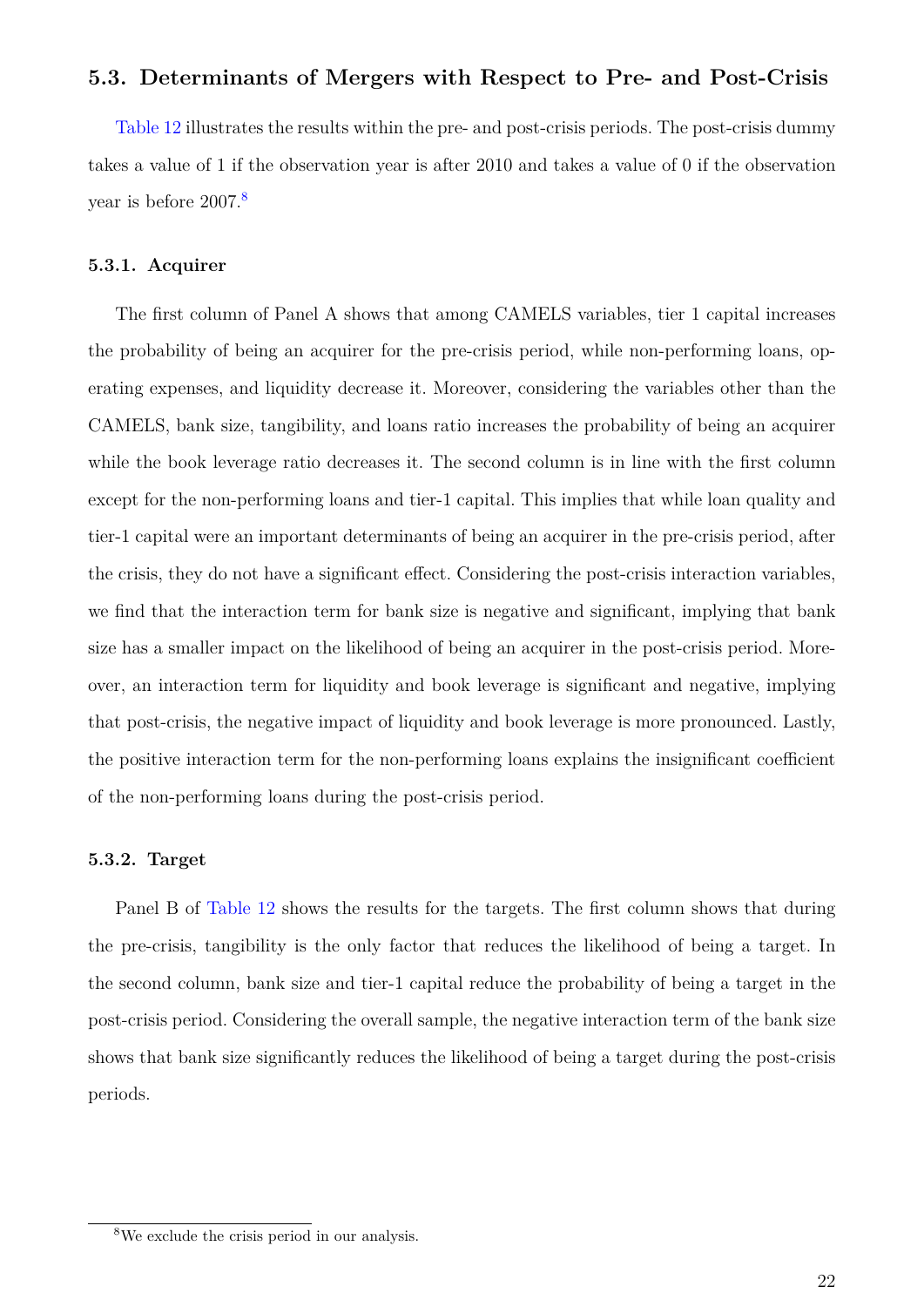|                                                                   |                                                | Acquirer                                                                 |                                                            | <b>Target</b>                                    |                                 |                                     |  |
|-------------------------------------------------------------------|------------------------------------------------|--------------------------------------------------------------------------|------------------------------------------------------------|--------------------------------------------------|---------------------------------|-------------------------------------|--|
|                                                                   | Pre-Crisis Post-Crisis                         |                                                                          | Whole Stable<br>Sample                                     |                                                  | Pre-Crisis Post-Crisis          | Whole Stable<br>Sample              |  |
| <b>CAMELS</b>                                                     |                                                |                                                                          |                                                            |                                                  |                                 |                                     |  |
| Tier 1 Capital                                                    | $0.0304***$<br>(0.000)                         | 0.00537<br>(0.807)                                                       | $0.0304***$<br>(0.000)                                     | $-0.0216$<br>(0.150)                             | $-0.0568*$<br>(0.051)           | $-0.0216$<br>(0.150)                |  |
| Non-performing Loans                                              | $-0.225***$<br>(0.001)                         | $-0.0127$<br>(0.808)                                                     | $-0.225***$<br>(0.001)                                     | $-0.0212$<br>(0.673)                             | $-0.0320$<br>(0.507)            | $-0.0212$<br>(0.673)                |  |
| Operating Expense Ratio                                           | $-0.144**$<br>(0.045)                          | $-0.309**$<br>(0.043)                                                    | $-0.144**$<br>(0.045)                                      | $-0.0180$<br>(0.720)                             | 0.0735<br>(0.699)               | $-0.0180$<br>(0.720)                |  |
| ROA                                                               | $\begin{array}{c} 0.0412 \\ 0.602 \end{array}$ | $\big( \begin{smallmatrix} 0.141 \\[-4pt] 0.163 \end{smallmatrix} \big)$ | $\begin{array}{c} 0.0412 \\ 0.602 \end{array}$             | $\begin{array}{c} 0.0151 \\ (0.831) \end{array}$ | $-0.0987$<br>$(0.512)$          | 0.0151<br>(0.831)                   |  |
| Liquidity                                                         | $-0.0361***$<br>(0.001)                        | $-0.0825***$<br>(0.000)                                                  | $-0.0361***$<br>(0.001)                                    | $-0.0125$<br>(0.415)                             | $-0.0376$<br>(0.107)            | $-0.0125$<br>(0.415)                |  |
| Sensitivity to Market Risk                                        | 0.00269<br>(0.965)                             | 0.106<br>(0.398)                                                         | 0.00269<br>(0.965)                                         | $-0.135$<br>(0.111)                              | $-0.235$<br>(0.245)             | $-0.135$<br>(0.111)                 |  |
| Other Variables                                                   |                                                |                                                                          |                                                            |                                                  |                                 |                                     |  |
| <b>Bank Size</b>                                                  | $0.477***$<br>(0.000)                          | $0.236***$<br>(0.000)                                                    | $0.477***$<br>(0.000)                                      | 0.00656<br>(0.886)                               | $-0.144**$<br>(0.031)           | 0.00656<br>(0.886)                  |  |
| Tangibility                                                       | $0.149***$<br>(0.003)                          | $0.258***$<br>(0.004)                                                    | $0.149***$<br>(0.003)                                      | $-0.161*$<br>(0.087)                             | $-0.0173$<br>(0.883)            | $-0.161*$<br>(0.087)                |  |
| Loans Ratio                                                       | $0.00692*$<br>(0.064)                          | $0.0114*$<br>(0.080)                                                     | $0.00692*$<br>(0.064)                                      | $-0.00585$<br>(0.189)                            | $-0.00231$<br>$(0.794)$         | $-0.00585$<br>(0.189)               |  |
| Book Leverage                                                     | $-0.0150***$<br>(0.004)                        | $-0.0383***$<br>(0.001)                                                  | $-0.0150***$<br>(0.004)                                    | $-0.00504$<br>(0.413)                            | $-0.0162$<br>(0.297)            | $-0.00504$<br>(0.413)               |  |
| Post-Crisis                                                       |                                                |                                                                          | $-0.0791$<br>$(0.934)$                                     |                                                  |                                 | 0.510<br>$(0.\overline{683})$       |  |
| Post-Crisis x Bank Size                                           |                                                |                                                                          | $-0.241***$<br>(0.000)                                     |                                                  |                                 | $-0.150*$<br>(0.059)                |  |
| Post-Crisis x Tier 1 Capital                                      |                                                |                                                                          | $-0.0250$<br>(0.288)                                       |                                                  |                                 | $-0.0352$<br>(0.280)                |  |
| Post-Crisis x Non-performing Loans                                |                                                |                                                                          | $0.212**$<br>(0.011)                                       |                                                  |                                 | $-0.0108$<br>(0.875)                |  |
| Post-Crisis x Operating Expense Ratio                             |                                                |                                                                          | $-0.165$<br>(0.313)                                        |                                                  |                                 | 0.0915<br>(0.641)                   |  |
| Post-Crisis x ROA                                                 |                                                |                                                                          | $\begin{array}{c} 0.0993 \\ 0.434 \end{array}$             |                                                  |                                 | $\left(0.114\atop 0.494\right)$     |  |
| Post-Crisis x Liquidity                                           |                                                |                                                                          | $-0.0464**$<br>(0.027)                                     |                                                  |                                 | $-0.0251$<br>(0.365)                |  |
| Post-Crisis x Tangibility                                         |                                                |                                                                          | 0.108<br>(0.251)                                           |                                                  |                                 | 0.143<br>(0.345)                    |  |
| Post-Crisis x Loans Ratio                                         |                                                |                                                                          | $\begin{array}{c} 0.00447 \\ \textbf{(0.534)} \end{array}$ |                                                  |                                 | 0.00354<br>(0.720)                  |  |
| Post-Crisis x Book Leverage                                       |                                                |                                                                          | $-0.0233*$<br>(0.065)                                      |                                                  |                                 | $-0.0112$<br>(0.500)                |  |
| Post-Crisis x Sensitivity to Market Risk                          |                                                |                                                                          | 0.103<br>(0.463)                                           |                                                  |                                 | $-0.0995$<br>(0.651)                |  |
| Constant                                                          | $-4.425***$<br>(0.000)                         | $-3.571***$<br>(0.000)                                                   | $-4.425***$<br>(0.000)                                     | $-1.769***$<br>(0.003)                           | $-1.459$<br>(0.212)             | $-1.769***$<br>(0.003)              |  |
| Year Fixed Effects<br>Bank Fixed Effects<br>Pseudo $\mathbb{R}^2$ | $Y_{es}$<br>$6765$<br>0.081                    | Yes<br>$\frac{\text{Yes}}{3435}$<br>0.075                                | $Y_{\rm es}$<br>$10200$<br>0.079                           | $\mathop{\mathrm{Yes}}\limits_{6084}$<br>0.015   | $Y_{es}^{s}$<br>$3081$<br>0.029 | $Y_{\text{es}}^{\text{S}}$<br>0.022 |  |

| Table 6: LOGISTIC REGRESSION RESULTS FOR THE ACQUIRER AND THE TARGET (PRE-CRISIS VERSUS |  |  |  |  |  |  |  |  |  |  |  |
|-----------------------------------------------------------------------------------------|--|--|--|--|--|--|--|--|--|--|--|
| POST-CRISIS)                                                                            |  |  |  |  |  |  |  |  |  |  |  |

This table shows the logistic regression results for the acquirers (targets). The dependent variable is equal to 1 if the bank is an acquirer (target) for the given year and is equal to 0 otherwise. The Post-Crisis dummy is equal to 1 if the year of the observation is greater than 2010. Year fixed effects are included. Robust standard errors clustered by bank are in parentheses. \* p < 0.1, \*\* p < 0.05, \*\*\* p  $< 0.01$ .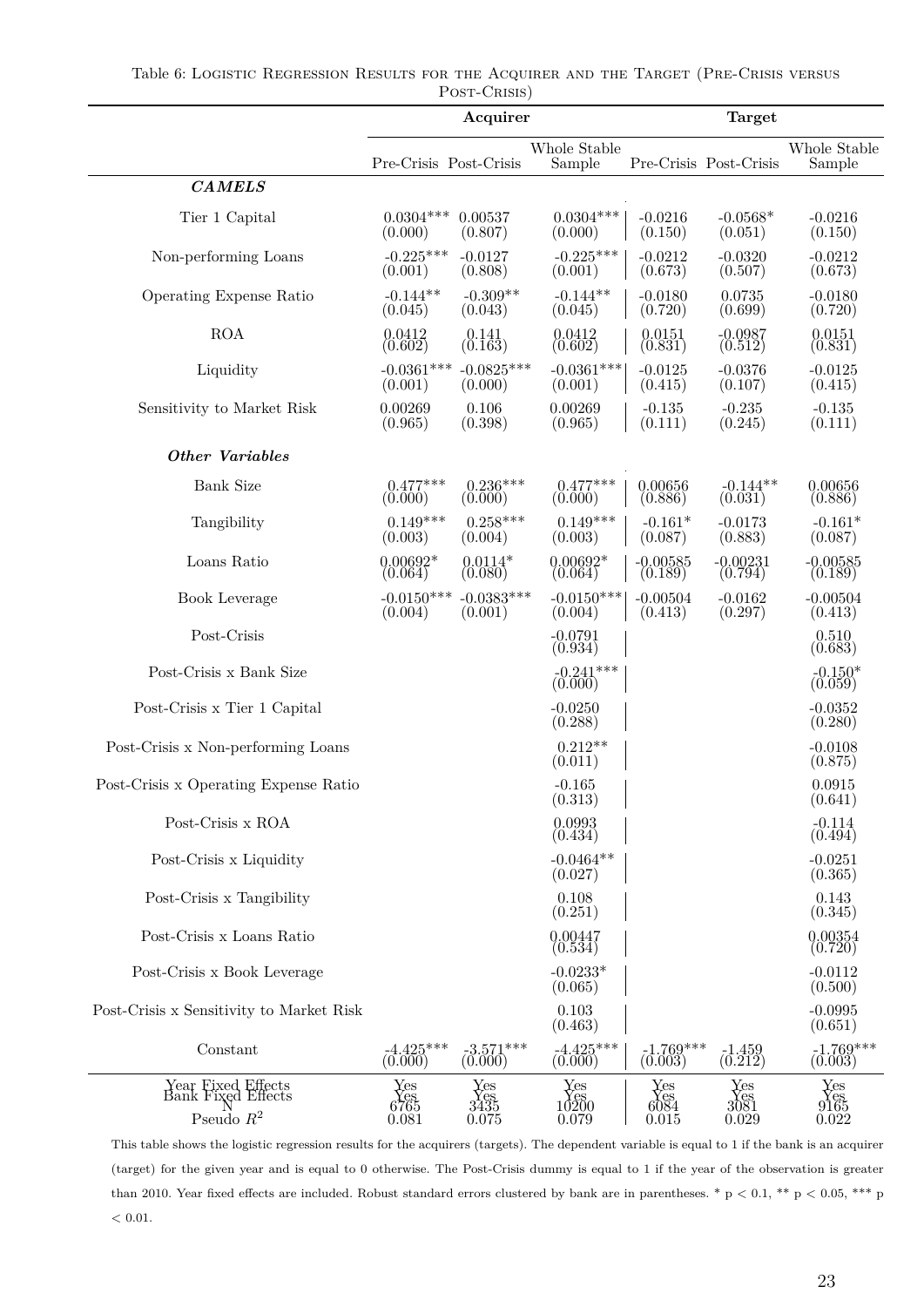## **5.4. Robustness Checks**

To show that these results are valid and only apply to the mergers during the 2008 financial crisis, we conduct placebo tests where we alter the years of the crisis period. Specifically, we change the years of the crisis period from 2007-2010 to 2002-2005. These years do not coincide with other historical crisis periods that might be present in our sample. The results are reported in the online appendix. For the placebo period, the coefficients of the interaction variables of non-performing loans and ROA is reversed. Moreover, the coefficient for non-performing loans is positive and significant. This finding confirms that the relationship between determinants of bank mergers during the crisis is different from other periods.

For the analysis of the TARP recipient banks, as a robustness check, we only include the TARP banks that received funds larger than \$50 million. In this case, the results are in line with the previous analysis. Moreover, especially for the case where we only consider the TARP banks after receiving the funds, the coefficients of the interaction terms are more positive for operating expenses and ROA and more negative for the sensitivity to market risk and loans ratio. This result implies that acquirers that received larger TARP funds tend to have higher profitability, higher operating costs, and less market sensitivity proxied by non-interest income and less loans.

Lastly, for the analysis of pre- post-merger, we change the pre-crisis period from 1995-2006 to 2000-2006, and the post-crisis period from 2011-2019 to 2011-2017 to have the subgroups that have the same number of years in the pre- and post-crisis periods. The results are similar to the previous case, but the magnitude of the interaction variables and their significance are smaller. The coefficient for the interaction term for the bank size is still negative, implying that post-crisis mergers involve banks smaller in size. Considering the other coefficients that were significant in the main analysis, namely, non-performing loans, liquidity, and book leverage, we find that these coefficients are not significant anymore. For the targets, the negative coefficient of the interaction variable for bank size is still negative and significant, implying that post-crisis mergers included smaller targets. Moreover, in the new specification, we find that the post-crisis targets also have a lower operating expense ratio, lower ROA, higher loans ratio, and a higher sensitivity to market risk proxied by non-interest expense.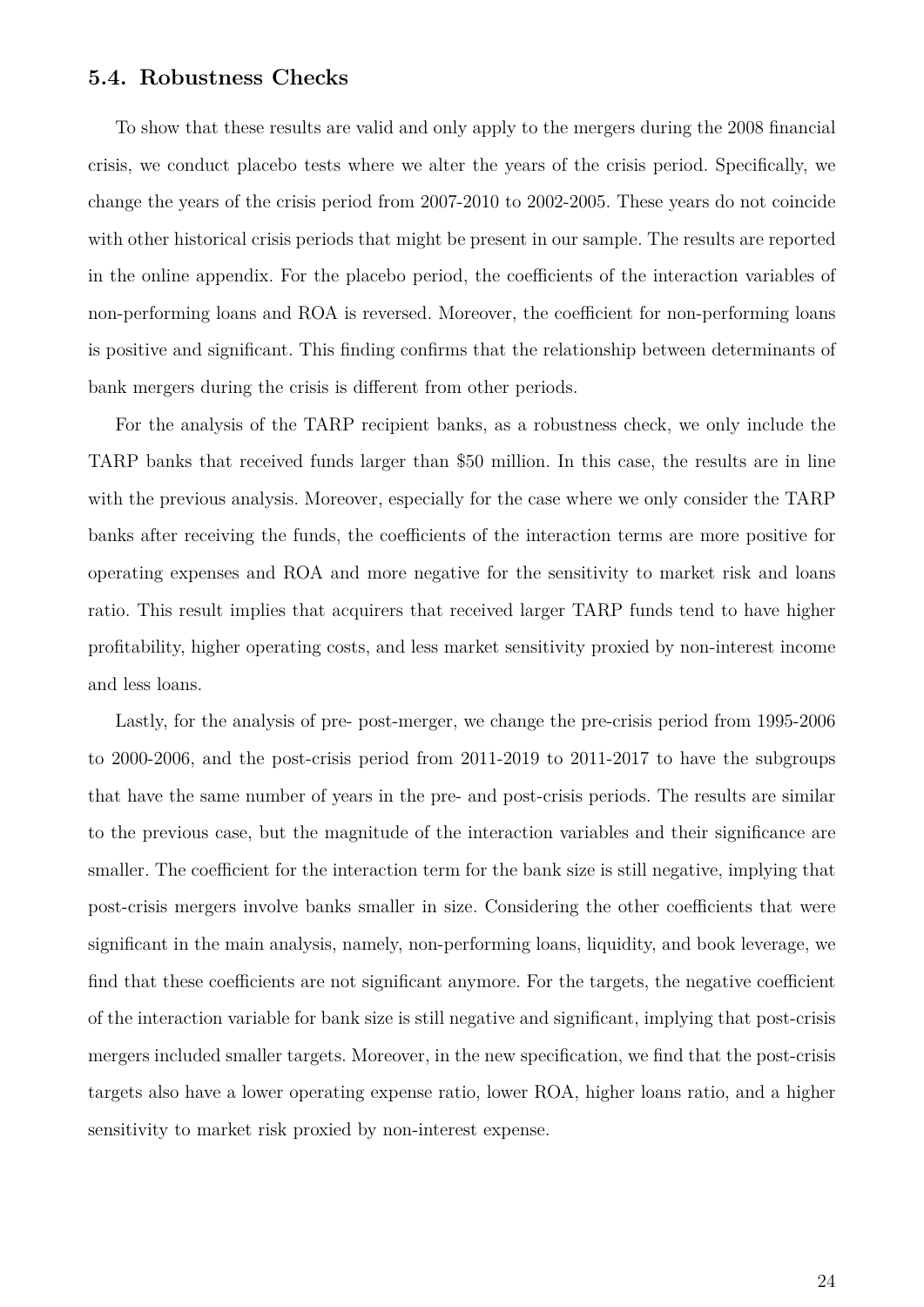## **6. Conclusion**

In this paper, we explored the nature and the determinants of these bank mergers. We first examined the characteristics that influenced the likelihood of being involved in a merger (either as an acquirer or as a target) during the 2008 financial crisis. Following this, we extended our analysis by focusing on banks that received TARP funds. Lastly, we examined whether these determinants have changed after the crisis compared to the periods before the 2008 financial crisis.

Using a logit model, we tested the differences in the merger determinants proxied by CAMELS variables and some additional variables commonly used in the literature. Comparing the acquirers of the crisis period with the acquirers of the stable period, we find that acquirers of the crisis tended to be more profitable and had lower non-performing loans and book leverage as compared to the acquirers of the stable periods. Comparing the targets of the crisis period with the targets of the stable period, we find that targets of the crisis period tend to have lower non-performing loans.

In our subsequent analysis, we focus on the mergers of the crisis period and examine whether the acquirers and targets differ with respect to whether they received TARP funds or not. Comparing the acquirers that received TARP funds with those that did not, we find that TARP recipient acquirers tended to be more profitable, had lower sensitivity to market risk proxied by the non-interest income ratio, but had higher non-performing loans as compared to the non-TARP acquirers. Comparing the TARP recipient targets with the targets that did not receive TARP, we find that TARP recipient targets tended to have more tier-1 capital.

Lastly, we exclude the crisis periods and compare the mergers of the pre-crisis periods with the post-crisis periods. Comparing post-crisis acquirers with pre-crisis acquirers, we find that acquirers of the post-crisis periods tend to be smaller in size. Moreover, the interaction terms for liquidity and book leverage are negative and significant, implying that acquirers of the post-crisis period tend to have lower liquidity and lower book leverage. Lastly, the positive interaction term for the non-performing loans indicates that post-crisis acquirers tended to have more non-performing loans than pre-crisis counterparts. However, this ratio is not significantly different compared to the non-acquirers of the post-crisis. Comparing post-crisis targets with the pre-crisis targets, we find that targets of the post-crisis periods tended to be smaller in size.

These findings have important financial implications and provide insight for future policy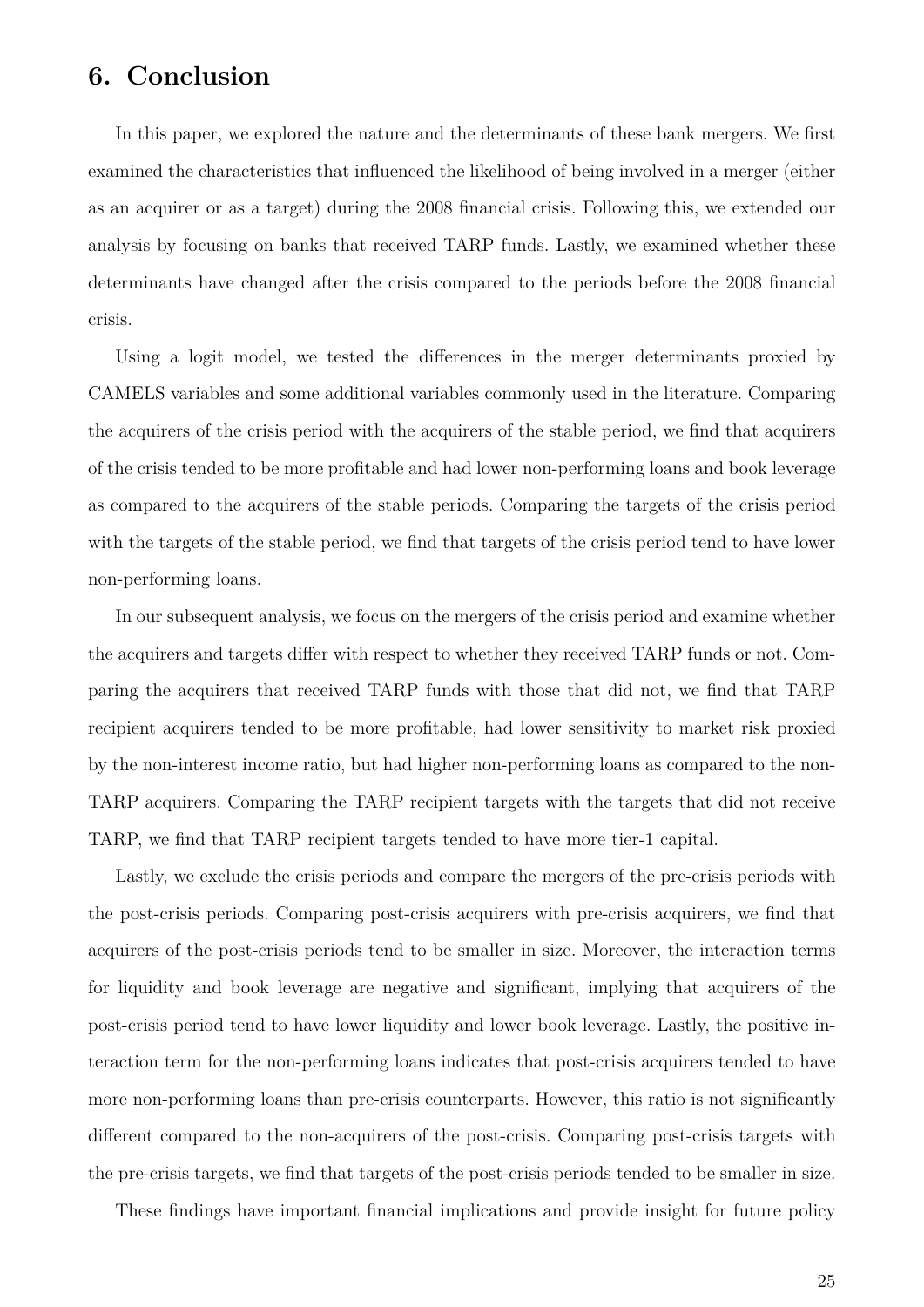making. Our analysis shows that during the crisis, acquirers tended to be more profitable banks that were able to transact despite the financial distress and often purchased higher quality targets as measured by better loan performance. This result indicates that during the crisis, banks with higher quality balance sheets are able to take advantage of high quality merger opportunities involving better quality targets. Within the crisis, acquirers that receive TARP funds were often more profitable, centered on more traditional banking activities (i.e., lower non-interest income), and had higher operating expenses due to TARP-related regulatory costs. Meanwhile, TARP banks that were acquired often had higher shares of tier-1 capital as compared to the non-TARP counterparts. Therefore, the liquidity provided by TARP funds were beneficial for the banks to either help them make acquisitions or become more attractive acquisition targets. After the crisis, the effect of bank size on the probability of being an acquirer is smaller. This result is possibly a reflection of greater regulation and a reduced too-big-to-fail incentive. In line with the acquirers, bank size had a negative impact on the likelihood of being a target after the crisis.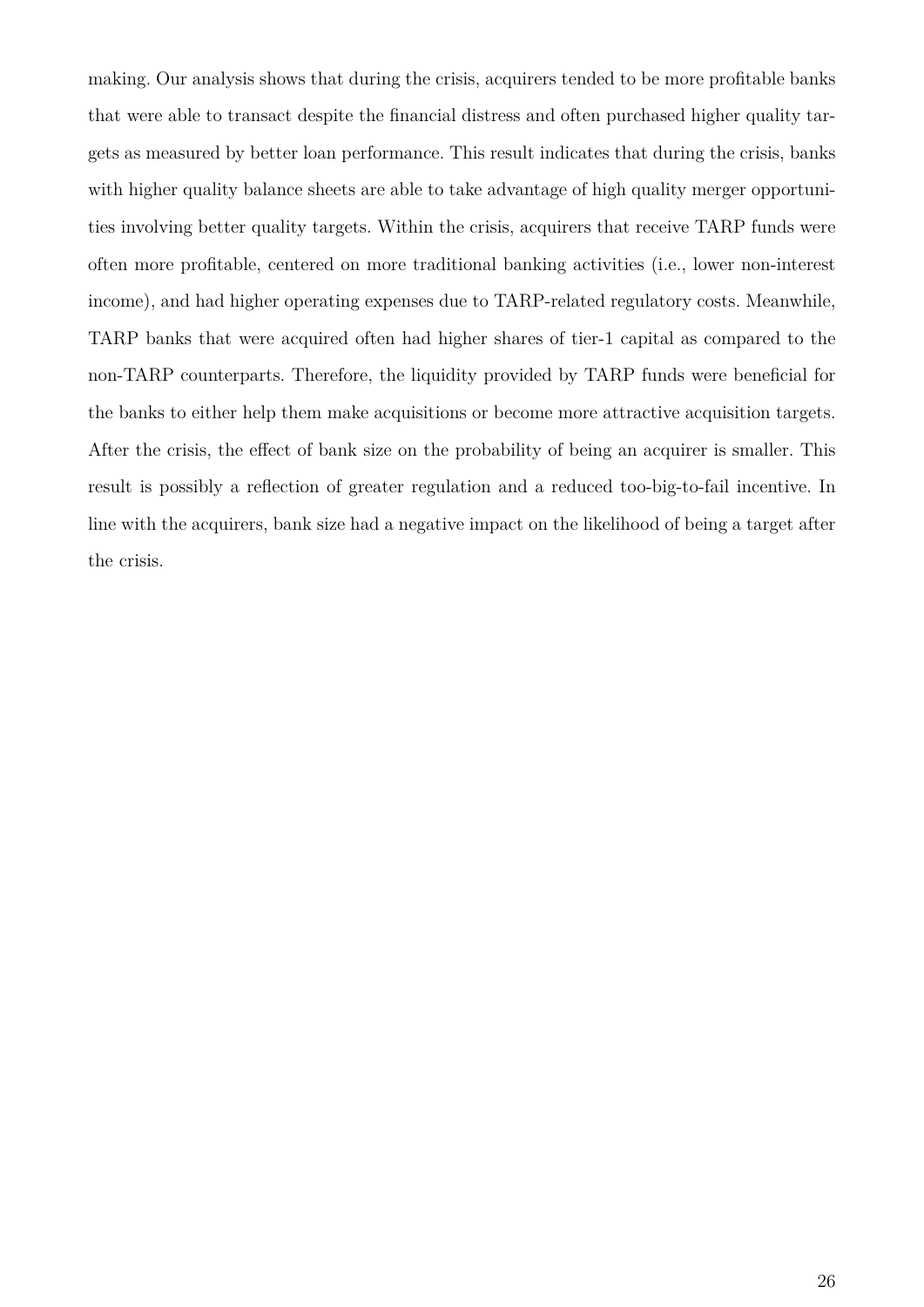# **References**

Aigbe Akhigbe, Jeff Madura, and Ann Marie Whyte. Partial anticipation and the gains to bank merger targets. *Journal of Financial Services Research*, 26(1):55–71, 2004.

Craig P. Aubuchon and David Wheelock. The geographic distribution and characteristics of u.s. bank failures, 2007-2010: do bank failures still reflect local economic conditions? *Review*, 92(Sep):395–415, 2010.

Craig P. Aubuchon and David Wheelock. The geographic distribution and characteristics of u.s. bank failures, 2007-2010: do bank failures still reflect local economic conditions? *Review*, 92(Sep):395–415, 2010.

Richard S. Barr and Thomas F. Siems. Predicting bank failure using DEA to quantify management quality. Financial Industry Studies Working Paper 94-1, Federal Reserve Bank of Dallas, 1994.

Elena Beccalli and Pascal Frantz. Why are some banks recapitalized and others taken over? *Journal of International Financial Markets, Institutions and Money*, 45:79–95, 2016.

Andrea Beltratti and RenÃľ Stulz. The credit crisis around the globe: Why did some banks perform better? *Journal of Financial Economics*, 105(1):1–17, 2012.

Allen Berger, Robert DeYoung, Mark Flannery, David Lee, and Ozde Oztekin. How do large banking organizations manage their capital ratios? *Journal of Financial Services Research*, 34(2):123–149, 2008.

Allen Berger and Loretta Mester. Inside the black box: What explains differences in the efficiencies of financial institutions? *Journal of Banking and Finance*, 21(7):895–947, 1997.

Allen Berger and Rima Turk-Ariss. Do Depositors Discipline Banks and Did Government Actions During the Recent Crisis Reduce this Discipline? An International Perspective. *Journal of Financial Services Research*, 48(2):103–126, October 2015.

Allen N. Berger and Christa Bouwman. How does capital affect bank performance during financial crises? *Journal of Financial Economics*, 109(1):146–176, 2013.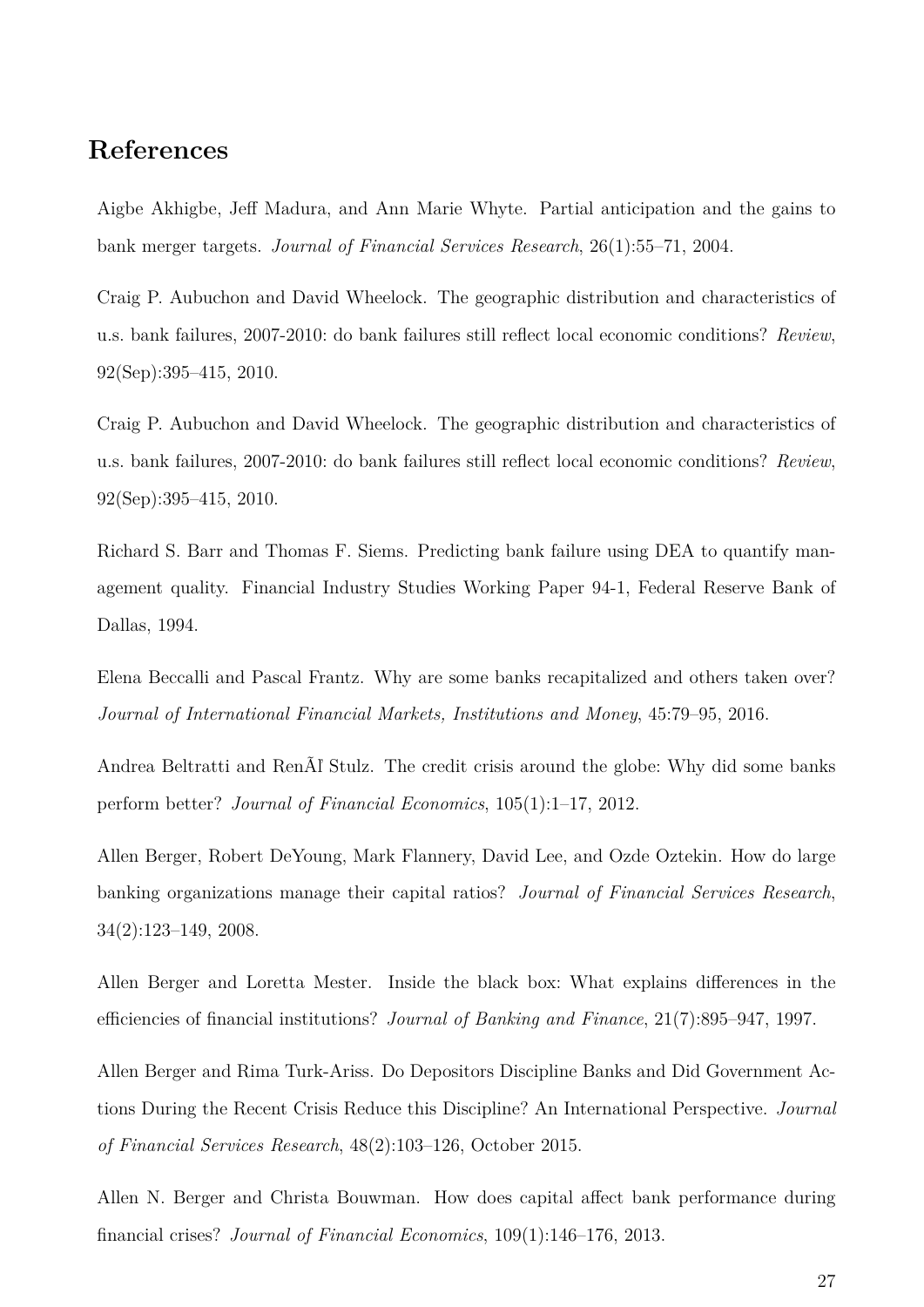Allen N. Berger and Robert DeYoung. Problem loans and cost efficiency in commercial banks. Finance and Economics Discussion Series 1997-8, Board of Governors of the Federal Reserve System (U.S.), 1997.

Allen N. Berger, Bjorn Imbierowicz, and Christian Rauch. The roles of corporate governance in bank failures during the recent financial crisis. *Journal of Money, Credit and Banking*, 48(4):729–770, 2016.

Rebel Cole. What do we know about the capital structure of privately held US firms? evidence from the surveys of small business finance. *Financial Management*, 42(4):777–813, 2013.

Asli Demirguc-Kunt. Deposit-institution failures: a review of empirical literature. *Economic Review*, 25(Q IV):2–18, 1989.

Robert DeYoung, Douglas Evanoff, and Philip Molyneux. Mergers and acquisitions of financial institutions: A review of the post-2000 literature. *Journal of Financial Services Research*, 36(2):87–110, 2009.

Robert DeYoung and Tara Rice. Noninterest income and financial performance at US commercial banks, emerging issues series, supervision and regulation department, Federal Reserve Bank of Chicago. *Financial Journal*, 2(3):221, 2003.

Jessica Kay Dunn, Vincent J Intintoli, and Jamie John McNutt. An examination of nongovernment-assisted US commercial bank mergers during the financial crisis. *Journal of Economics and Business*, 77:16–41, 2015.

Gary Gorton, Matthias Kahl, and Richard J. Rosen. Eat or be eaten: A theory of mergers and firm size. *The Journal of Finance*, 64(3):1291–1344, 2009.

Charles Hadlock, Joel Houston, and Michael Ryngaert. The role of managerial incentives in bank acquisitions. *Journal of Banking and Finance*, 23(2-4):221–249, 1999.

Timothy H Hannan and Steven J Pilloff. Acquisition targets and motives in the banking industry. *Journal of Money, Credit and Banking*, 41(6):1167–1187, 2009.

Timothy H Hannan and Stephen A Rhoades. Acquisition targets and motives: The case of the banking industry. *The Review of Economics and Statistics*, pages 67–74, 1987.